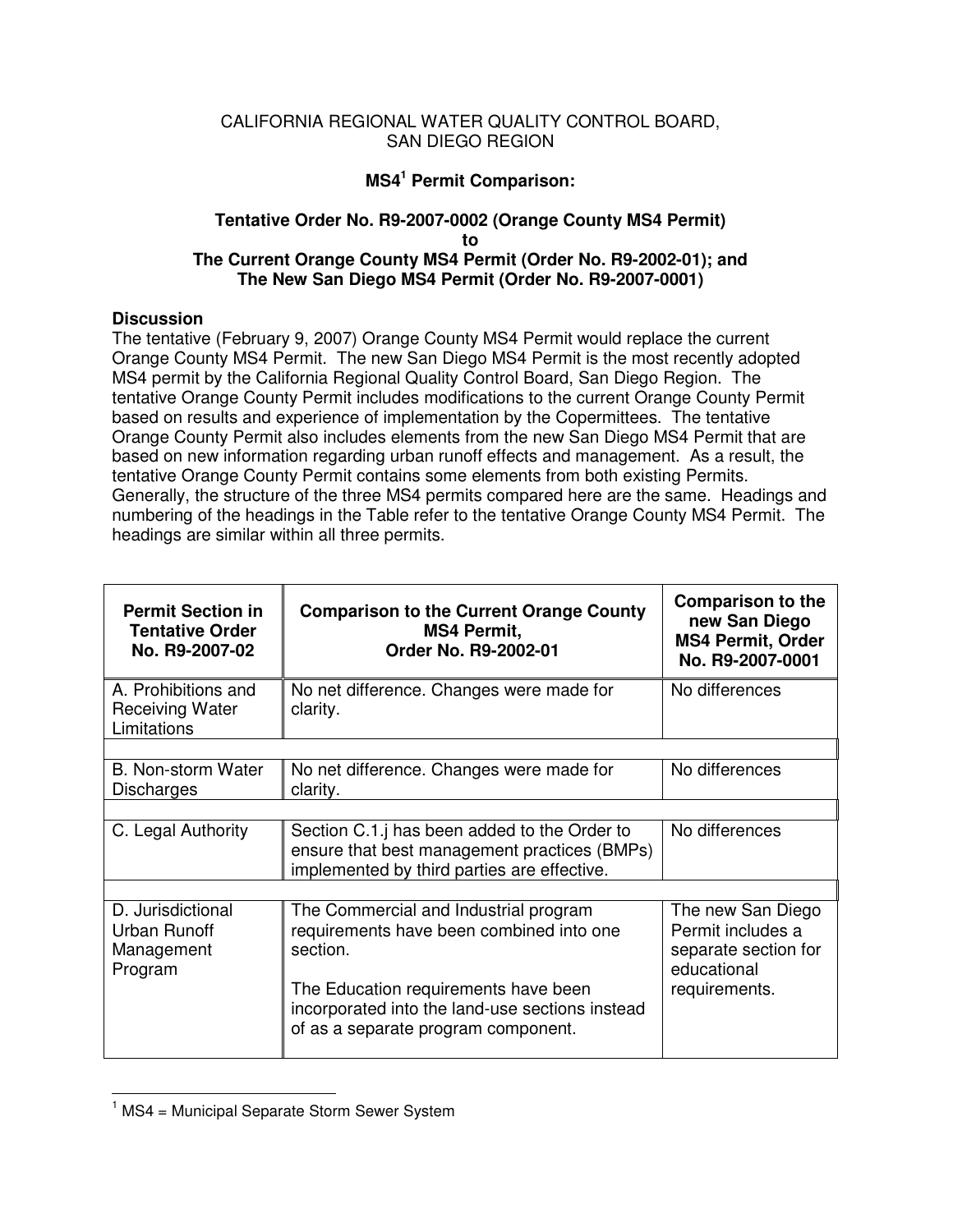| <b>Permit Section in</b><br><b>Tentative Order</b><br>No. R9-2007-02              | <b>Comparison to the Current Orange County</b><br><b>MS4 Permit.</b><br>Order No. R9-2002-01                                                                                                                                                                                                                                                                                                                                                                                                                                                                                                                                                                                                                                                                                                                                                    | <b>Comparison to the</b><br>new San Diego<br><b>MS4 Permit, Order</b><br>No. R9-2007-0001 |
|-----------------------------------------------------------------------------------|-------------------------------------------------------------------------------------------------------------------------------------------------------------------------------------------------------------------------------------------------------------------------------------------------------------------------------------------------------------------------------------------------------------------------------------------------------------------------------------------------------------------------------------------------------------------------------------------------------------------------------------------------------------------------------------------------------------------------------------------------------------------------------------------------------------------------------------------------|-------------------------------------------------------------------------------------------|
| <b>D.1 Development</b><br><b>Planning</b><br><b>Component</b>                     |                                                                                                                                                                                                                                                                                                                                                                                                                                                                                                                                                                                                                                                                                                                                                                                                                                                 |                                                                                           |
| $D.1.a$ and $D.1.b$<br>General Plan and<br>Environmental<br><b>Review Process</b> | The tentative Order requires updating the<br><b>General Plan and Environmental Review</b><br>Process on an as-needed basis. The current<br>permit requires the Environmental Review<br>process be revised, and it requires a workplan<br>for changes to the General Plan.                                                                                                                                                                                                                                                                                                                                                                                                                                                                                                                                                                       | No differences                                                                            |
| D.1.c.<br>New Development<br>Requirements                                         | No significant changes.                                                                                                                                                                                                                                                                                                                                                                                                                                                                                                                                                                                                                                                                                                                                                                                                                         | No differences                                                                            |
| D.1.d Priority<br>Projects                                                        | This section has been reformatted for clarity. In<br>addition, the following changes have been<br>made:<br>1. A one-acre threshold has been added.<br>Priority Development Projects must include all<br>Development Projects that are equal to one<br>acre in size or greater within three years of<br>adoption of this Order. Previously, some<br>Priority Development Categories lacked an<br>acreage threshold.<br>2. Where a new Development Project feature,<br>such as a parking lot, falls into a Priority<br>Development Project Category, the entire<br>project footprint is subject to SUSMP <sup>2</sup><br>requirements. Although included in the Model<br>San Diego SUSMP approved by the Regional<br>Board in 2002, this provision was not included<br>in the Orange County Model SUSMP, which did<br>not require Board-approval. | No significant<br>differences                                                             |
|                                                                                   | 3. Heavy Industrial Developments have been<br>added as a Priority Development Category.                                                                                                                                                                                                                                                                                                                                                                                                                                                                                                                                                                                                                                                                                                                                                         |                                                                                           |
|                                                                                   | 4. Retail Gasoline Outlets (RGOs) have been<br>added as a Priority Development Project<br>category.                                                                                                                                                                                                                                                                                                                                                                                                                                                                                                                                                                                                                                                                                                                                             |                                                                                           |

 $2$  SUSMP = Standard Urban Storm Water Mitigation Plan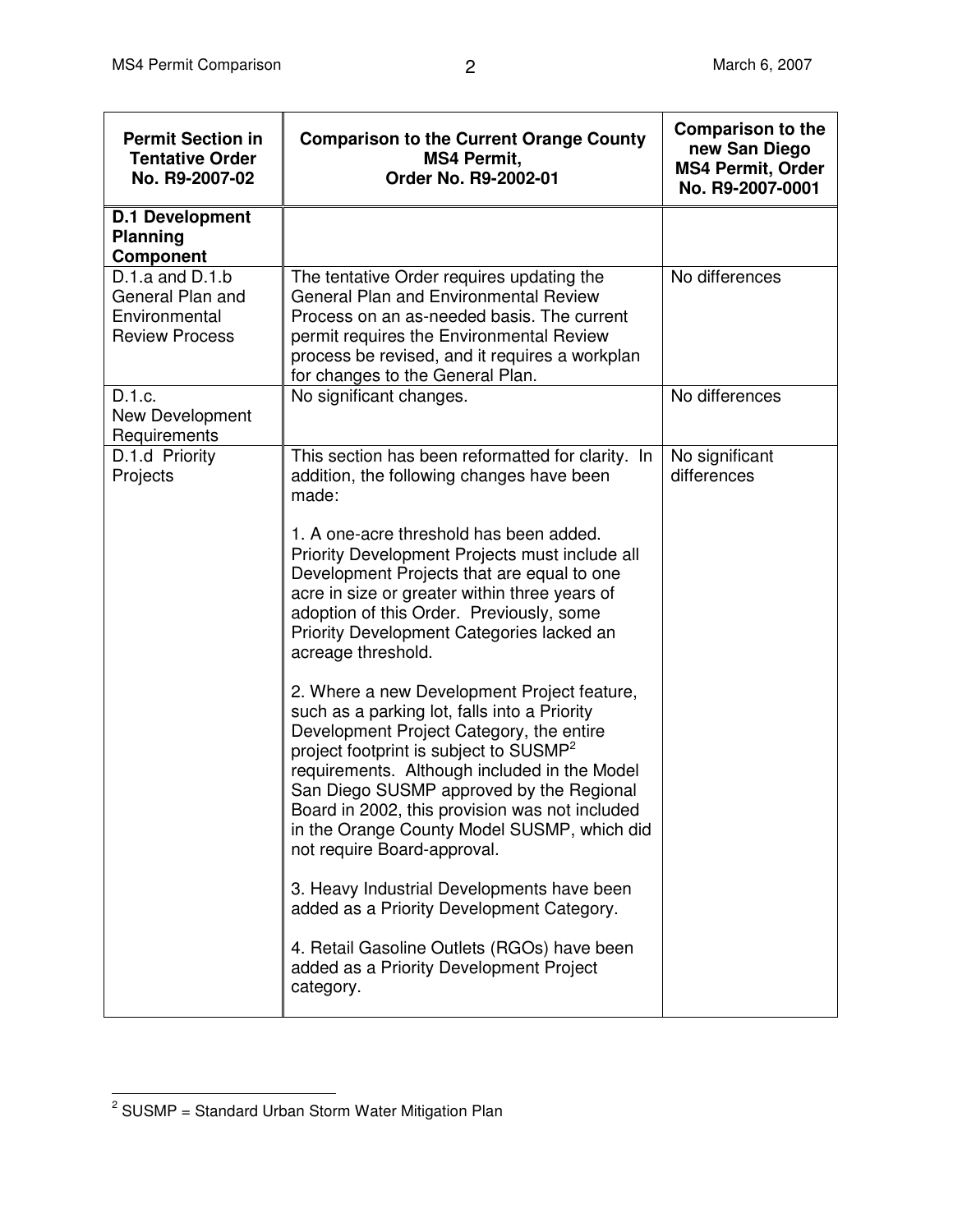| <b>Permit Section in</b><br><b>Tentative Order</b><br>No. R9-2007-02                                  | <b>Comparison to the Current Orange County</b><br><b>MS4 Permit,</b><br>Order No. R9-2002-01                                                                                                                                                                                                                                                                                                        | <b>Comparison to the</b><br>new San Diego<br><b>MS4 Permit, Order</b><br>No. R9-2007-0001 |
|-------------------------------------------------------------------------------------------------------|-----------------------------------------------------------------------------------------------------------------------------------------------------------------------------------------------------------------------------------------------------------------------------------------------------------------------------------------------------------------------------------------------------|-------------------------------------------------------------------------------------------|
| D.1.d Priority<br>Projects (SUSMPs)<br>Continued                                                      | 5. The site design BMP requirements have<br>been modified to focus on limiting the loss of<br>existing infiltration capacity resulting from a<br>development project. Each Priority<br>Development project must include certain<br>classes of site design BMPs that had been<br>required "where feasible" or "where applicable"<br>by the model countywide Drainage Area<br>Management Plan (DAMP). |                                                                                           |
|                                                                                                       | 6. Methods used to determine the appropriate<br>volume of runoff to be treated have been<br>limited.                                                                                                                                                                                                                                                                                                |                                                                                           |
|                                                                                                       | 7. Treatment control BMPs selected for<br>implementation at Priority Development<br>Projects must now have a removal efficiency<br>rating that is higher than the "low removal<br>efficiency," as presented in the Model<br>SUSMP/WQMP.                                                                                                                                                             |                                                                                           |
|                                                                                                       | 8. A Low-Impact Design (LID) BMP Substitution<br>Program has been added at the request of the<br>Copermittees. The program would provide the<br>opportunity for development projects to avoid<br>partial or full treatment control BMP<br>implementation in exchange for implementation<br>of a high level of site design BMPs.                                                                     |                                                                                           |
|                                                                                                       | 9. Site Design and Treatment Control BMP<br>Design Standards must be developed. This is<br>proposed by the Copermittees.                                                                                                                                                                                                                                                                            |                                                                                           |
|                                                                                                       | 10. An annual review and update of the BMPs<br>that are listed in their local SUSMPs as options<br>for treatment control has been added. This is<br>based on a commitment from the Copermittees.                                                                                                                                                                                                    |                                                                                           |
| $D.1.e$ and $D.1.f$<br><b>BMP Verification and</b><br><b>Treatment BMP</b><br>Maintenance<br>Tracking | These sections have been added to the<br>tentative Order to improve the effectiveness of<br>the BMP requirements.                                                                                                                                                                                                                                                                                   | No significant<br>differences                                                             |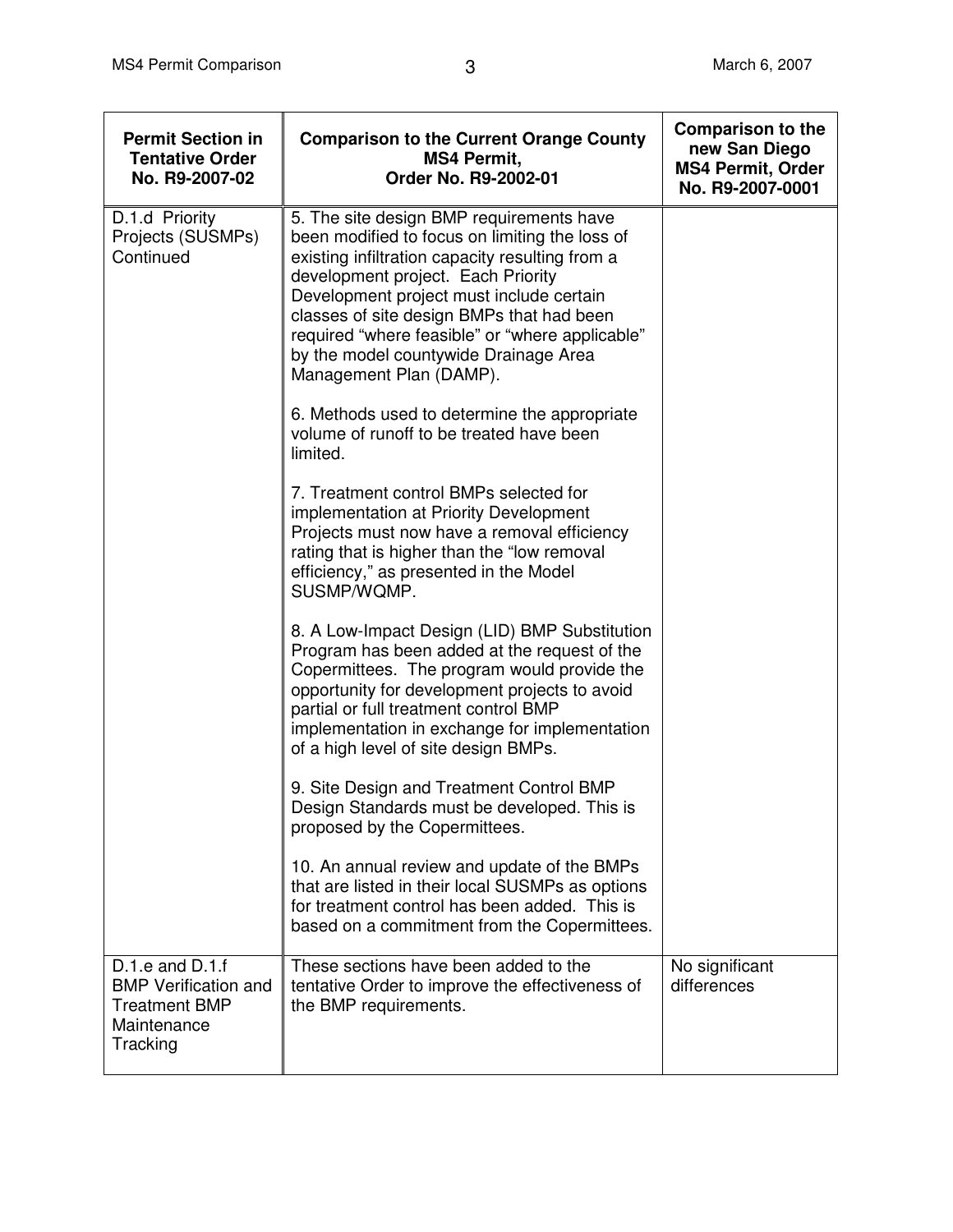| <b>Permit Section in</b><br><b>Tentative Order</b><br>No. R9-2007-02 | <b>Comparison to the Current Orange County</b><br><b>MS4 Permit,</b><br>Order No. R9-2002-01                                                                                                                                                                                                                                                                                                                                                                                                                                                                                                                                                                                                                                     | <b>Comparison to the</b><br>new San Diego<br><b>MS4 Permit, Order</b><br>No. R9-2007-0001 |
|----------------------------------------------------------------------|----------------------------------------------------------------------------------------------------------------------------------------------------------------------------------------------------------------------------------------------------------------------------------------------------------------------------------------------------------------------------------------------------------------------------------------------------------------------------------------------------------------------------------------------------------------------------------------------------------------------------------------------------------------------------------------------------------------------------------|-------------------------------------------------------------------------------------------|
| D.1.h.<br>Hydromodification                                          | This section expands and clarifies current<br>requirements related to hydromodification<br>effects of storm water management.                                                                                                                                                                                                                                                                                                                                                                                                                                                                                                                                                                                                    | The new San Diego<br>Permit requires<br>development of a<br>Hydromodification             |
|                                                                      | Until specific numeric criteria are recommended<br>by the Storm Water Monitoring Coalition (SMC),<br>the tentative Order specifies that downstream<br>erosion and discharge hydrology must be<br>considered by the Copermittees for Priority<br>Development Projects. This approach is<br>consistent with recommendations from the<br>Copermittees in the ROWD. However, the<br>specificity of factors to consider is more<br>prescriptive in order to be consistent with recent<br>recommendations from the SMC, the State<br>Water Board's Numeric Effluent Panel, and<br>scientific literature identified in the Fact Sheet.<br>A provision for issuing waivers for the<br>hydromodification controls has also been<br>added. | Management Plan<br>$(HMP)$ .                                                              |
| D.1.i. Education                                                     | This section specifies that local water quality<br>conditions of concern, such as 303(d)-listed<br>water bodies, be included in related educational<br>materials.                                                                                                                                                                                                                                                                                                                                                                                                                                                                                                                                                                | No significant<br>differences                                                             |
|                                                                      |                                                                                                                                                                                                                                                                                                                                                                                                                                                                                                                                                                                                                                                                                                                                  |                                                                                           |
| <b>D.2. Construction</b><br>Component                                | This section has been revised for clarity.<br>Several changes are discussed below:                                                                                                                                                                                                                                                                                                                                                                                                                                                                                                                                                                                                                                               |                                                                                           |
| D.2.b Construction<br>Inventory                                      | The tentative Order requires that the<br>construction inventory be updated regularly<br>rather than annually. This is consistent with<br>modifications proposed in the ROWD and is<br>necessary to ensure more efficient oversight of<br>construction sites. Copermittees will update<br>their inventories as needed to adequately<br>manage inspections, training, and other<br>activities.                                                                                                                                                                                                                                                                                                                                     | The new San Diego<br>Permit requires<br>monthly updates.                                  |
| D.2.c<br>Site Planning and<br>Project Approval<br>Process            | The tentative Order requires the Copermittees<br>to review project proponents' storm water<br>management plans for compliance with local<br>regulations, policies, and procedures prior to<br>issuance of construction and grading permits.<br>The current MS4 Permit allows permits to be<br>issued with a condition to develop such plans.                                                                                                                                                                                                                                                                                                                                                                                     | No significant<br>differences                                                             |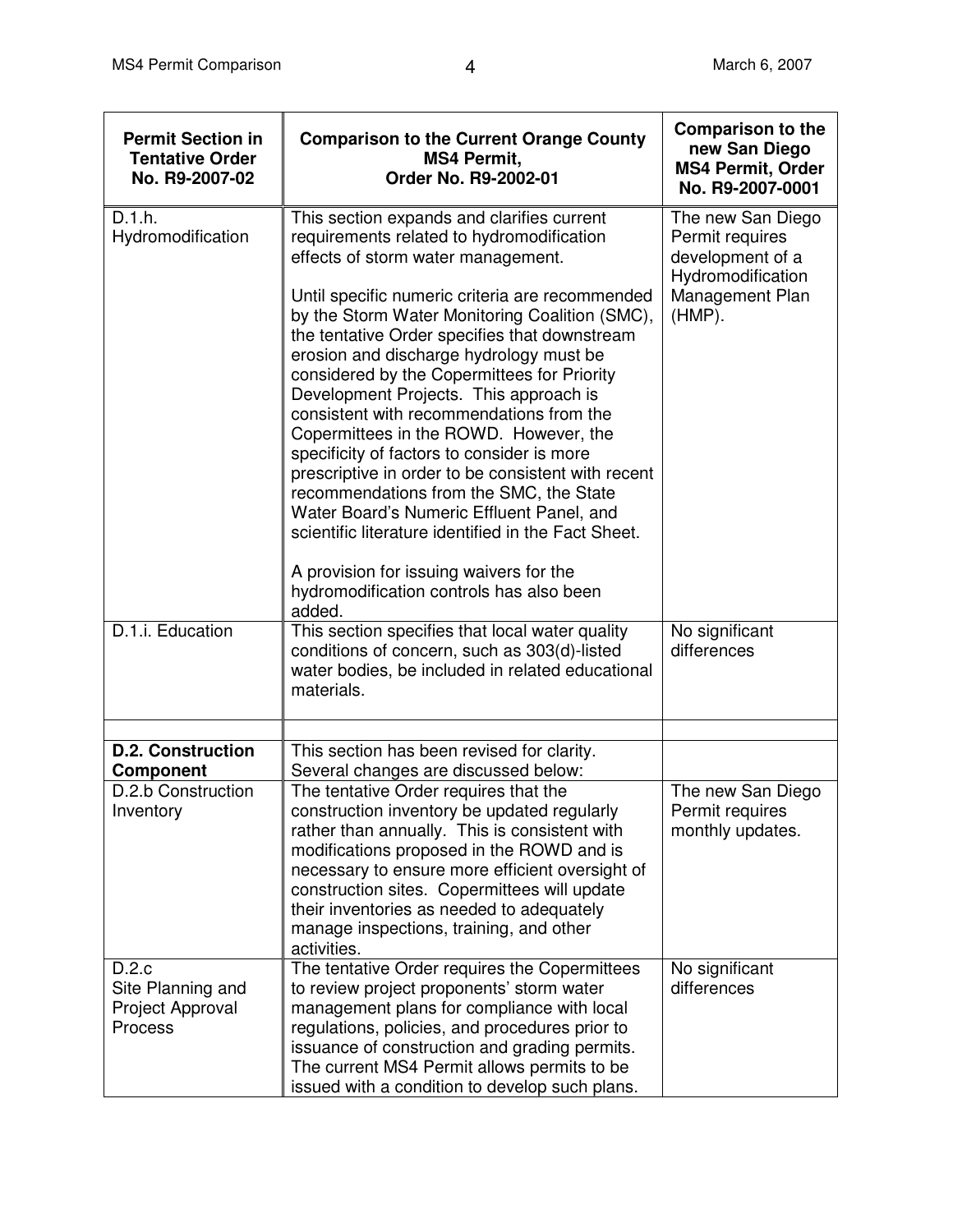| <b>Permit Section in</b><br><b>Tentative Order</b><br>No. R9-2007-02                                       | <b>Comparison to the Current Orange County</b><br><b>MS4 Permit,</b><br>Order No. R9-2002-01                                                                                                                                                                                                                                                                                                                                                                                                                                                                                                                                                    | <b>Comparison to the</b><br>new San Diego<br><b>MS4 Permit, Order</b><br>No. R9-2007-0001 |
|------------------------------------------------------------------------------------------------------------|-------------------------------------------------------------------------------------------------------------------------------------------------------------------------------------------------------------------------------------------------------------------------------------------------------------------------------------------------------------------------------------------------------------------------------------------------------------------------------------------------------------------------------------------------------------------------------------------------------------------------------------------------|-------------------------------------------------------------------------------------------|
| D.2.d<br><b>BMP</b> Implementation                                                                         | This section has been revised to direct focus of<br>BMP requirements on high-risk areas and<br>activities. The tentative Order requires BMPs<br>be developed for (1) minimum baseline<br>conditions; and (2) for 303(d)-listed water<br>bodies and environmentally-sensitive areas<br>(ESAs). In addition, conditions for advanced<br>sediment treatment must be clarified. The<br>current MS4 Permit requires BMPs to be<br>developed for low, medium, and high priority<br>sites. The tentative Order's requirements for<br>seasonal restrictions on grading have also been<br>changed                                                        | No significant<br>differences                                                             |
| D.2.e<br>Inspections                                                                                       | Minimum inspection frequencies have been<br>modified.<br>1. Large sites: The tentative Order requires<br>sites in active grading during the wet season<br>that are over 30 acres be inspected every two<br>weeks. The current MS4 Permit requires sites<br>over 50 acres be inspected weekly.<br>2. ESAs: The tentative Order requires sites<br>that are one acre and above and adjacent to or<br>discharging directly to ESAs be inspected every<br>two weeks during the wet season and once<br>during August or September. The current MS4<br>Permit requires such sites five acres and more<br>to be inspected weekly during the wet season. | The new San Diego<br>Permit is similar to<br>The current Orange<br>County MS4 Permit.     |
| D.2.f (Enforcement)<br>D.2.g (Reporting of<br>Non-Compliant<br>Sites)<br>D.2.h (Training and<br>Education) | No significant differences have been made to<br>these sections                                                                                                                                                                                                                                                                                                                                                                                                                                                                                                                                                                                  | No significant<br>differences                                                             |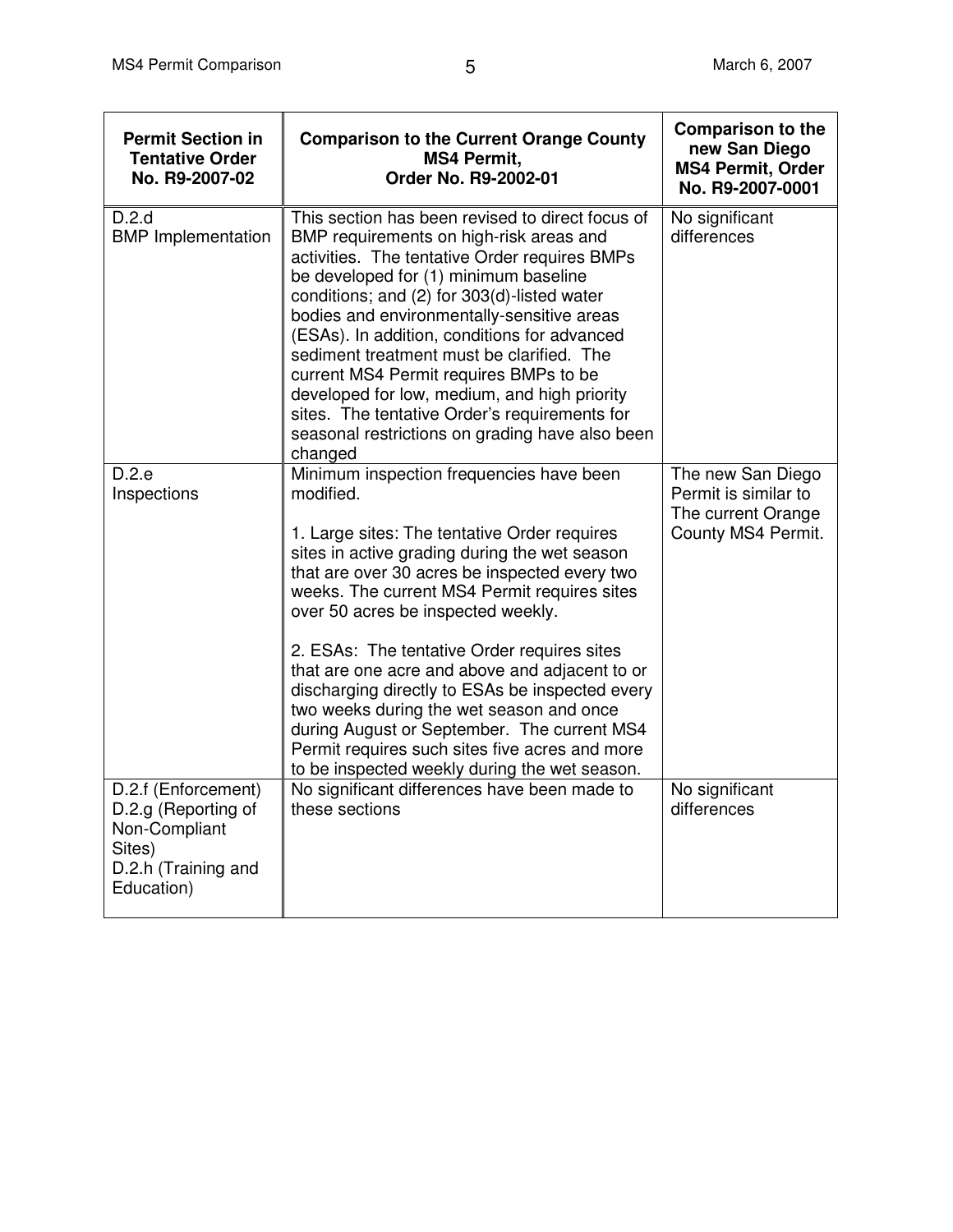| <b>Permit Section in</b><br><b>Tentative Order</b><br>No. R9-2007-02 | <b>Comparison to the Current Orange County</b><br><b>MS4 Permit,</b><br>Order No. R9-2002-01                                                                                                                                                                                                                                                                                                                              | <b>Comparison to the</b><br>new San Diego<br><b>MS4 Permit, Order</b><br>No. R9-2007-0001                                                                                                                   |
|----------------------------------------------------------------------|---------------------------------------------------------------------------------------------------------------------------------------------------------------------------------------------------------------------------------------------------------------------------------------------------------------------------------------------------------------------------------------------------------------------------|-------------------------------------------------------------------------------------------------------------------------------------------------------------------------------------------------------------|
| D.2.i<br>Construction<br>Reporting                                   | The reporting section has been modified to<br>clarify information required by the Regional<br>Board to evaluate compliance of the programs<br>with the tentative Order. The tentative reporting<br>requirements focus on a demonstration that<br>each Permittee is appropriately managing the<br>construction component in response on local<br>findings.                                                                 | Differences in<br>reporting<br>requirements reflect<br>the different<br>requirements. The<br>new San Diego<br>Permit reporting<br>requirements<br>include more focus<br>on confirming Permit<br>compliance. |
|                                                                      |                                                                                                                                                                                                                                                                                                                                                                                                                           |                                                                                                                                                                                                             |
| D.3 Existing<br>Development<br>Component                             | This section in the tentative Order has been<br>revised to reflect changes sought by the<br>Regional Board and by the Copermittees.<br>Several changes are discussed below for the<br>municipal, commercial/industrial, and<br>residential sub-sections.                                                                                                                                                                  |                                                                                                                                                                                                             |
| D.3.a.                                                               |                                                                                                                                                                                                                                                                                                                                                                                                                           |                                                                                                                                                                                                             |
| <b>Municipal</b><br>Component                                        |                                                                                                                                                                                                                                                                                                                                                                                                                           |                                                                                                                                                                                                             |
| D.3.a.1<br>Municipal Inventory                                       | The tentative Order requires that Permittees<br>maintain an updated inventory of sites, whereas<br>The current MS4 Permit required annual<br>updates.                                                                                                                                                                                                                                                                     | The new San Diego<br>Permit requires<br>annual updates.                                                                                                                                                     |
| D.3.a.2<br>General Municipal<br><b>BMP</b> Implementation            | This section has been revised to direct focus of<br>BMP requirements on high-risk areas and<br>activities. This section will require minimum<br>BMPs standards to be developed for municipal<br>areas and activities and that additional BMPs<br>be developed for 303(d) and ESA areas. The<br>current MS4 Permit requires that minimum<br>BMPs be established based on a high, medium,<br>and low prioritization scheme. | No significant<br>differences                                                                                                                                                                               |
| D.3.a.3. Pesticides,<br>Herbicides, and<br>Fertilizers               | No significant changes                                                                                                                                                                                                                                                                                                                                                                                                    | No significant<br>differences                                                                                                                                                                               |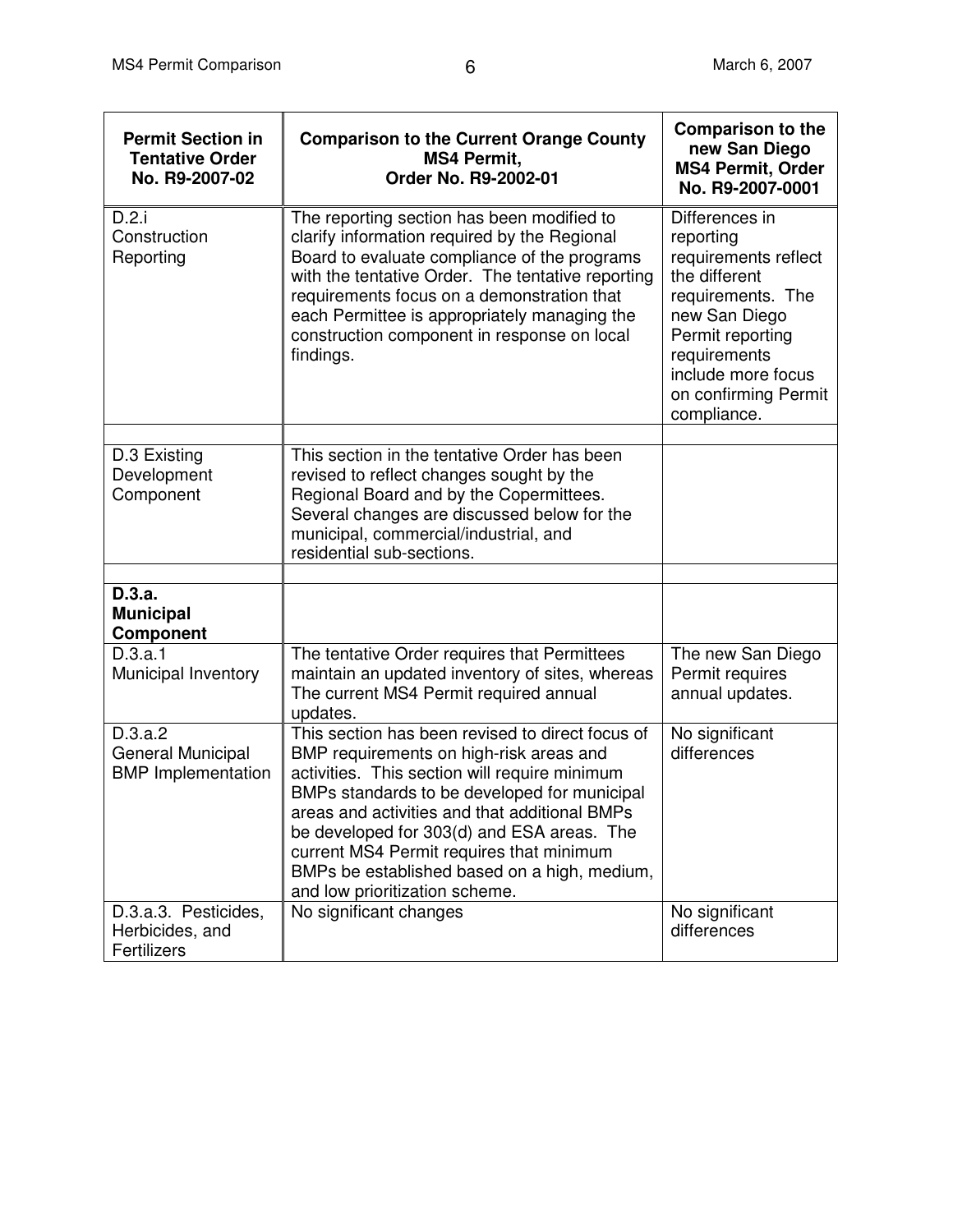| <b>Permit Section in</b><br><b>Tentative Order</b><br>No. R9-2007-02 | <b>Comparison to the Current Orange County</b><br><b>MS4 Permit,</b><br>Order No. R9-2002-01                                                                                                                                 | <b>Comparison to the</b><br>new San Diego<br><b>MS4 Permit, Order</b><br>No. R9-2007-0001                                                  |
|----------------------------------------------------------------------|------------------------------------------------------------------------------------------------------------------------------------------------------------------------------------------------------------------------------|--------------------------------------------------------------------------------------------------------------------------------------------|
| D.3.a.4. Flood<br><b>Control Structures</b>                          | This requirement has been modified to more<br>closely meet federal regulations and guidance.<br>Changes reflect findings from the Copermittees'<br>programs and recent literature described in the<br>Fact Sheet.            | The new San Diego<br>Permit more closely<br>resembles The<br>current Orange<br>County MS4 Permit.                                          |
|                                                                      | The tentative Order clarifies the criteria for<br>evaluating the feasibility of retrofitting existing<br>flood control structures. It also requires that<br>results of the evaluation be submitted to the<br>Regional Board. |                                                                                                                                            |
|                                                                      | The current MS4 Permit requires each<br>Copermittee evaluate the feasibility of<br>retrofitting and requires retrofits where needed.                                                                                         |                                                                                                                                            |
| D.3.a.5 Sweeping of<br><b>Municipal Areas</b>                        | The tentative Order requires specific criteria to<br>be used in order for a municipality to consider<br>street sweeping to be a BMP that is<br>implemented to the MEP standard.                                              | The new San Diego<br>Permit requires that<br>a sweeping program<br>be implemented and<br>specifies                                         |
|                                                                      | The current MS4 Permit does not include these<br>criteria.                                                                                                                                                                   | frequencies based<br>on local priority<br>determinations.                                                                                  |
| D.3.a.6<br>MS4 Operation and<br>Maintenance                          | The tentative Order adds two maintenance<br>requirements in Section D.3.a.6.b:                                                                                                                                               | The new San Diego<br>Permit allows annual<br>inspections of some                                                                           |
|                                                                      | 1. Following two years of inspections, any MS4<br>facility that requires inspection and cleaning<br>less than annually may be inspected as<br>needed, but not less that every other year.                                    | facilities to be<br>conducted during<br>the wet season.                                                                                    |
|                                                                      | 2. Open channels must be cleaned of observed<br>anthropogenic litter in a timely manner.                                                                                                                                     | The new San Diego<br>Permit also specifies<br>criteria for when<br>debris in catch<br>basins and storm<br>drain inlets must be<br>removed. |
| D.3.a.7.<br><b>Infiltration From</b><br><b>Sanitary Sewer</b>        | This section has been moved from the Illicit<br>Discharge Detection and Elimination<br>Component of The current MS4 Permit.                                                                                                  | The new San Diego<br>Permit lacks the<br>description of<br>controls to use.                                                                |
|                                                                      | Additional requirements consistent with the<br>Copermittees' programs have been added<br>regarding the types of controls to be used to<br>limit seepage from municipal sanitary sewers to<br>MS4s.                           |                                                                                                                                            |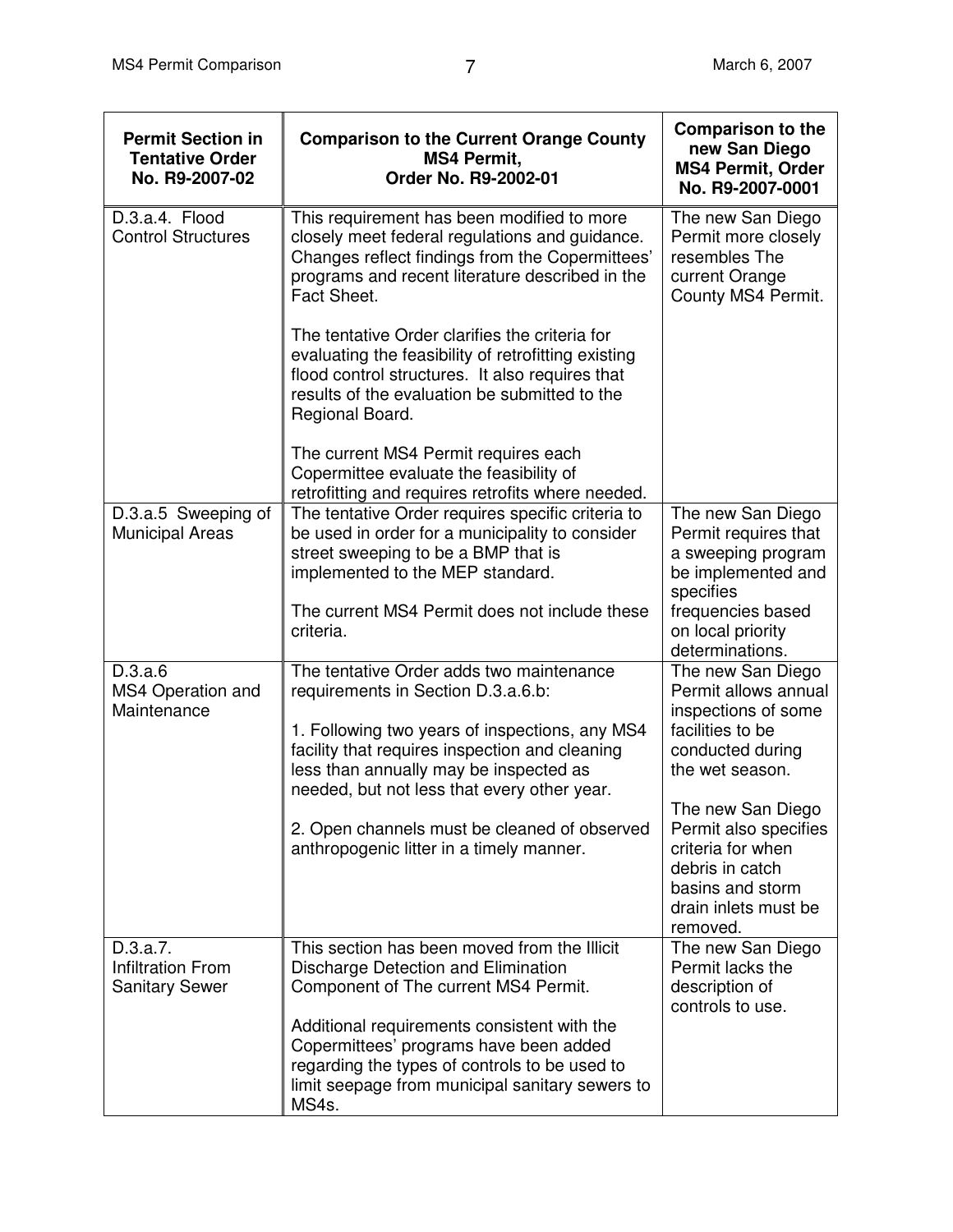| <b>Permit Section in</b><br><b>Tentative Order</b><br>No. R9-2007-02 | <b>Comparison to the Current Orange County</b><br><b>MS4 Permit,</b><br>Order No. R9-2002-01                                                                                                                                                                                                                                                                                                                                                                                                                                                      | <b>Comparison to the</b><br>new San Diego<br><b>MS4 Permit, Order</b><br>No. R9-2007-0001 |
|----------------------------------------------------------------------|---------------------------------------------------------------------------------------------------------------------------------------------------------------------------------------------------------------------------------------------------------------------------------------------------------------------------------------------------------------------------------------------------------------------------------------------------------------------------------------------------------------------------------------------------|-------------------------------------------------------------------------------------------|
| D.3.a.8<br>Municipal<br>Inspections                                  | This section has been re-formatted to<br>consolidate sections from the current MS4<br>Permit. Additional municipal areas and<br>activities have been added to the list, including:<br>Parks and recreation facilities; Special event<br>venues following special events (festivals,<br>sporting events, etc.); and power-washing<br>activities. These have been added because<br>they can be significant sources of pollutants. In<br>addition, storm sewers have been removed<br>from the list because they are addressed in<br>another section. | No significant<br>differences                                                             |
| D.3.a.9.<br>Municipal<br>Enforcement                                 | No significant differences                                                                                                                                                                                                                                                                                                                                                                                                                                                                                                                        | No significant<br>differences                                                             |
| D.3.a.10<br>Municipal Training<br>and Education                      | This section has been moved from the<br>Education section of the current MS4 Permit.<br>The tentative Order also requires that topics of<br>local water quality importance be included in<br>the training, including local water quality<br>conditions, impaired water bodies and<br>environmentally sensitive areas.                                                                                                                                                                                                                             | No significant<br>differences                                                             |
| D.3.a.11.<br><b>Municipal Reporting</b>                              | The reporting section has been modified to<br>clarify information required by the Regional<br>Board to evaluate compliance.                                                                                                                                                                                                                                                                                                                                                                                                                       | Differences reflect<br>the different<br>requirements.                                     |
| D.3.b<br>Commercial /<br><b>Industrial</b>                           | The commercial and industrial sections have<br>been combined and reformatted for clarity.<br>Additional changes are described below.                                                                                                                                                                                                                                                                                                                                                                                                              |                                                                                           |
| D.3.b.1. Inventory                                                   | Some commercial activities have been added<br>to the list. These additions are based on<br>program findings by the municipalities and do<br>not constitute a significant change.                                                                                                                                                                                                                                                                                                                                                                  | No significant<br>differences                                                             |
| D.3.b.2. General<br><b>BMP</b><br>Implementation.                    | This section has been revised to focus BMP<br>requirements on high-risk areas and activities.<br>The tentative Order requires minimum BMP<br>standards be developed for<br>commercial/industrial areas and activities and<br>that additional BMPs be developed for 303(d)<br>and ESA areas. The current MS4 Permit<br>requires that minimum industrial BMPs be<br>established based on a high, medium, and low<br>prioritization scheme.                                                                                                          | No significant<br>differences                                                             |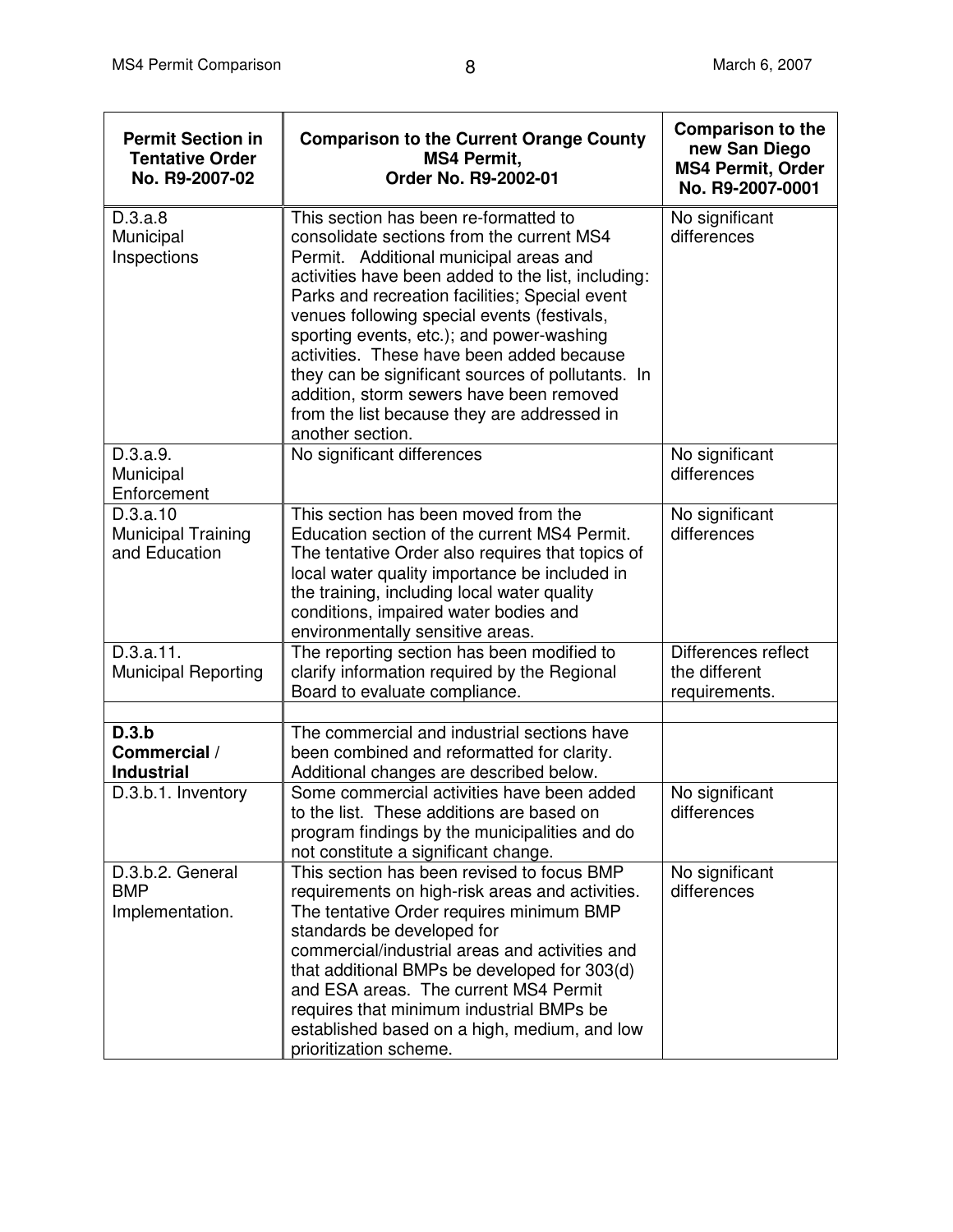| <b>Permit Section in</b><br><b>Tentative Order</b><br>No. R9-2007-02 | <b>Comparison to the Current Orange County</b><br><b>MS4 Permit,</b><br>Order No. R9-2002-01                                                                                                                                                                                                                                                                                                                                                                                                                                                                                                                                                                                                                                                                                                                                                                                                                                                                                                                                                                                                                                                                                                               | <b>Comparison to the</b><br>new San Diego<br><b>MS4 Permit, Order</b><br>No. R9-2007-0001                                                                                                                                                                                                                                                                                      |
|----------------------------------------------------------------------|------------------------------------------------------------------------------------------------------------------------------------------------------------------------------------------------------------------------------------------------------------------------------------------------------------------------------------------------------------------------------------------------------------------------------------------------------------------------------------------------------------------------------------------------------------------------------------------------------------------------------------------------------------------------------------------------------------------------------------------------------------------------------------------------------------------------------------------------------------------------------------------------------------------------------------------------------------------------------------------------------------------------------------------------------------------------------------------------------------------------------------------------------------------------------------------------------------|--------------------------------------------------------------------------------------------------------------------------------------------------------------------------------------------------------------------------------------------------------------------------------------------------------------------------------------------------------------------------------|
| D.3.b.3.<br><b>Mobile Businesses</b>                                 | This section has been added to the tentative<br>Order to focus attention on mobile businesses.<br>The current MS4 Permit lists mobile businesses<br>as one category for which BMPs must be<br>developed. As a result, this is not a significant<br>change.                                                                                                                                                                                                                                                                                                                                                                                                                                                                                                                                                                                                                                                                                                                                                                                                                                                                                                                                                 | No significant<br>differences                                                                                                                                                                                                                                                                                                                                                  |
| D.3.b.4 Commercial /<br>Industrial Inspections                       | Certain requirements for inspection procedures<br>have been added. These largely reflect the<br>procedures used by the Copermittees.<br>Minimum inspection frequencies have been<br>added for the commercial areas and activities.<br>The current MS4 Permit requires inspections as<br>needed. The new frequencies are similar to<br>those currently used by the Copermittees. For<br>instance, the Copermittees currently commit to<br>inspecting each high priority commercial site<br>once every five years. The new requirement is<br>for 20 percent of high priority sites to be<br>inspected every five years. This change will<br>therefore not increase the amount of<br>inspections conducted. It will allow each<br>Copermittee to focus inspections on those<br>facilities or areas it determines warrant<br>inspections, but will set an enforceable Permit<br>requirement.<br>Minimum criteria for restaurant inspections<br>have been added to the Permit. These criteria<br>reflect the water quality concerns reported by<br>the Copermittees at restaurants. Each food<br>facility must be inspected annually.<br>Criteria for third-party inspections have been<br>added to the Permit. | The new San Diego<br>Permit requires that<br>inspections be<br>conducted annually<br>at 100 percent of<br>high priority sites<br>and that inspections<br>of other sites<br>increase to 25<br>percent after the first<br>year.<br>The new San Diego<br>Permit sets a limit<br>on the amount of<br>required annual<br>inspections that can<br>be satisfied by third-<br>parties. |
| D.3.b.5 Commercial<br>/ Industrial<br>Enforcement                    | No significant changes                                                                                                                                                                                                                                                                                                                                                                                                                                                                                                                                                                                                                                                                                                                                                                                                                                                                                                                                                                                                                                                                                                                                                                                     | No significant<br>changes                                                                                                                                                                                                                                                                                                                                                      |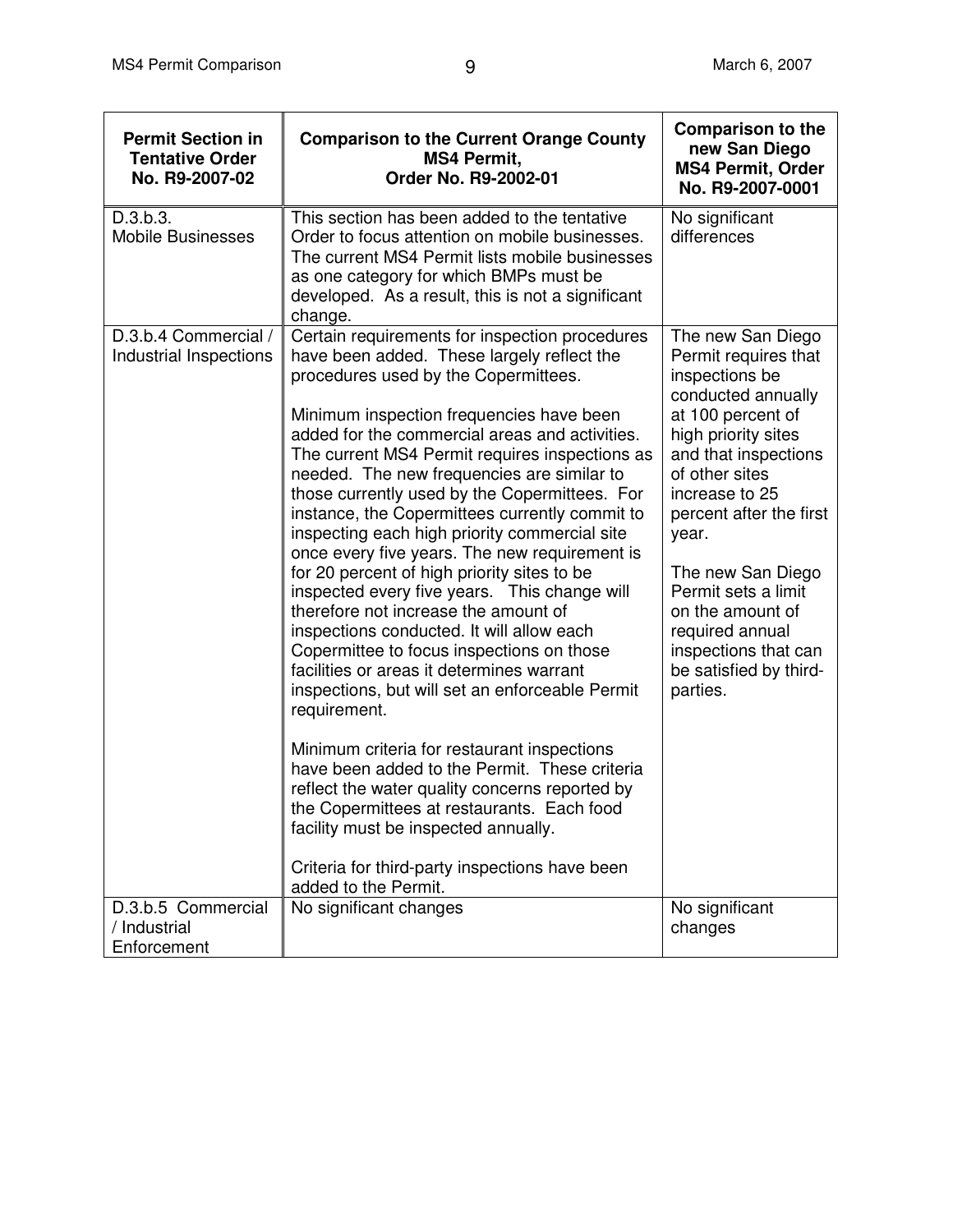| <b>Permit Section in</b><br><b>Tentative Order</b><br>No. R9-2007-02     | <b>Comparison to the Current Orange County</b><br><b>MS4 Permit,</b><br>Order No. R9-2002-01                                                                                                                                                                                                                                                                 | <b>Comparison to the</b><br>new San Diego<br><b>MS4 Permit, Order</b><br>No. R9-2007-0001                                                                                   |
|--------------------------------------------------------------------------|--------------------------------------------------------------------------------------------------------------------------------------------------------------------------------------------------------------------------------------------------------------------------------------------------------------------------------------------------------------|-----------------------------------------------------------------------------------------------------------------------------------------------------------------------------|
| D.3.b.6 Training /<br><b>Education</b> for<br>Commercial /<br>Industrial | This section has been moved from the<br>Education section of the current MS4 Permit.<br>The Permit also requires that topics of local<br>water quality importance be included in the<br>training, including local water quality conditions,<br>impaired water bodies and environmentally<br>sensitive areas.<br>This section requires that Permittees notify | The new San Diego<br>Permit requires that<br>Permittees notify<br>each commercial /<br>industrial source of<br><b>BMPs within three</b><br>years of the revised<br>program. |
|                                                                          | each commercial / industrial source of BMPs at<br>least twice during the Permit cycle. The current<br>MS4 Permit did not specify frequencies.                                                                                                                                                                                                                |                                                                                                                                                                             |
| D.3.b.7<br>Annual Commercial /<br><b>Industrial Reporting</b>            | The reporting section has been modified to<br>clarify information required by the Regional<br>Board to evaluate compliance of the programs<br>with the tentative Order. The tentative reporting<br>requirements focus on a demonstration that<br>each Permittee is appropriately managing the<br>construction component in response on local<br>findings.    | Differences reflect<br>the different<br>requirements. The<br>new San Diego<br>Permit reporting<br>requirements<br>include more focus<br>on confirming Permit<br>compliance. |
|                                                                          |                                                                                                                                                                                                                                                                                                                                                              |                                                                                                                                                                             |
| D.3.c<br><b>Residential</b>                                              | This section includes requirements for common<br>interest areas and homeowners associations<br>that are a separate section in the current MS4<br>Permit. Other changes are described below.                                                                                                                                                                  |                                                                                                                                                                             |
| D.3.c.1. Residential<br>Prioritization                                   | No significant changes                                                                                                                                                                                                                                                                                                                                       | No significant<br>changes                                                                                                                                                   |
| D.3.c.2<br><b>BMP</b> Implementation                                     | A sub-section on hazardous waste BMPs has<br>been added to be consistent with federal<br>regulations. This is not a significant change.                                                                                                                                                                                                                      | No significant<br>changes                                                                                                                                                   |
| D.3.c.3 Residential<br>Enforcement                                       | No significant changes                                                                                                                                                                                                                                                                                                                                       | No significant<br>changes                                                                                                                                                   |
| D.3.c.4 Residential<br>Evaluation                                        | This section has been added to clarify the<br>expectations for the annual reviews of<br>effectiveness in residential areas.                                                                                                                                                                                                                                  | This activity is<br>encouraged in the<br>new San Diego<br>Permit.                                                                                                           |
| D.3.c.5 Common<br>Interest Areas /<br>Homeowners<br>Associations         | A requirement to conduct a legal review of<br>authority has been added. Although each<br>Copermittee is already required to demonstrate<br>legal authority to implement the Permit, this will<br>ensure that each Copermittee is using the most<br>effective legal authority to implement the<br>program.                                                    | The new San Diego<br>Permit does not<br>contain a<br>requirement to<br>review legal<br>authorities.                                                                         |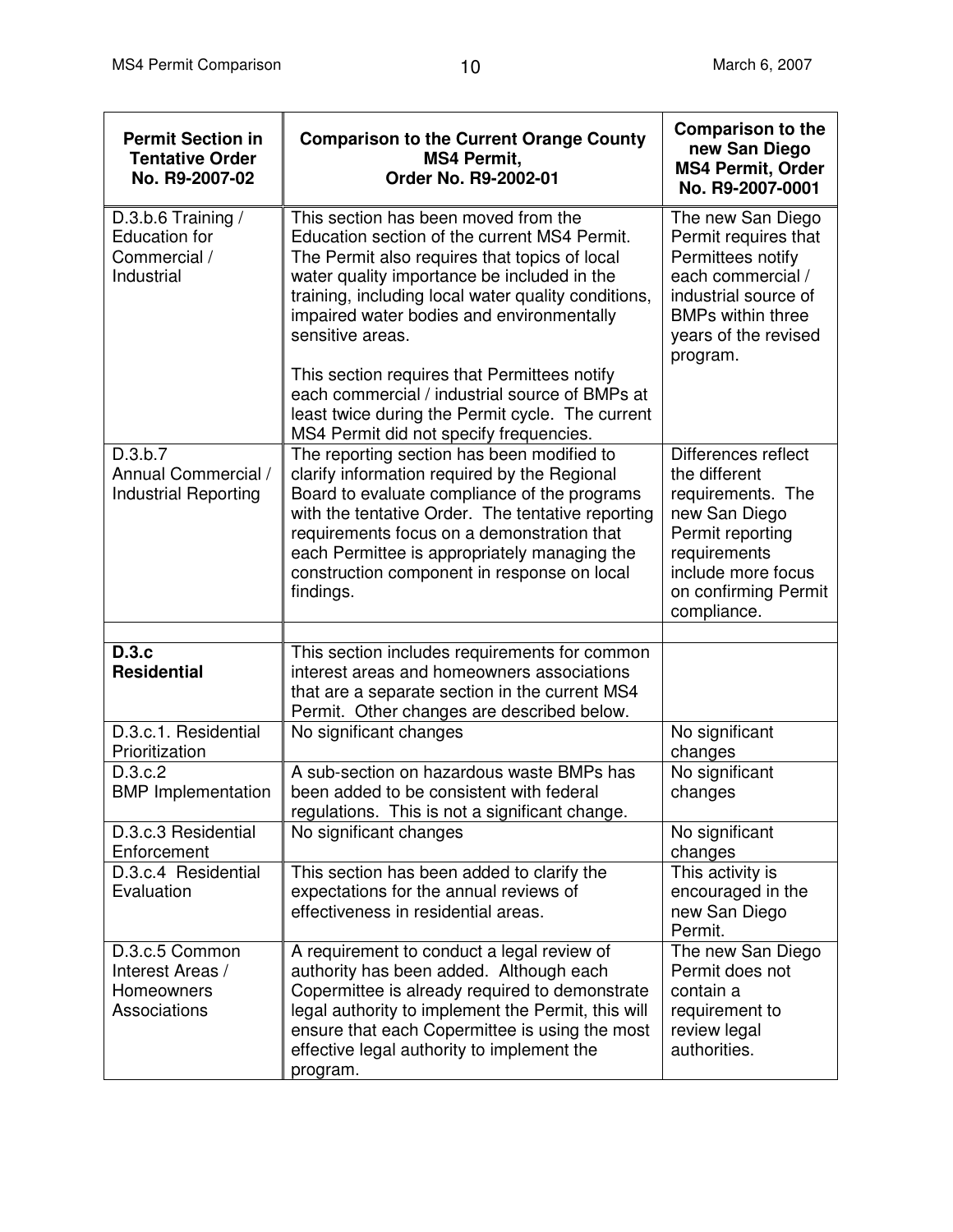| <b>Permit Section in</b><br><b>Tentative Order</b><br>No. R9-2007-02           | <b>Comparison to the Current Orange County</b><br><b>MS4 Permit,</b><br>Order No. R9-2002-01                                                                                                                                                                                                                                                                                                                                                                                                | <b>Comparison to the</b><br>new San Diego<br><b>MS4 Permit, Order</b><br>No. R9-2007-0001 |
|--------------------------------------------------------------------------------|---------------------------------------------------------------------------------------------------------------------------------------------------------------------------------------------------------------------------------------------------------------------------------------------------------------------------------------------------------------------------------------------------------------------------------------------------------------------------------------------|-------------------------------------------------------------------------------------------|
| D.3.c.6<br>Residential<br>Education                                            | This section specifies that local water quality<br>conditions of concern, such as 303(d)-listed<br>water bodies, be included in related educational<br>materials.                                                                                                                                                                                                                                                                                                                           | No significant<br>differences                                                             |
| D.3.c.7                                                                        | The reporting section has been modified to<br>clarify information required by the Regional<br>Board to evaluate compliance.                                                                                                                                                                                                                                                                                                                                                                 | Differences reflect<br>the different<br>requirements.                                     |
| D.4. Illicit<br><b>Discharge</b><br><b>Detection and</b><br><b>Elimination</b> |                                                                                                                                                                                                                                                                                                                                                                                                                                                                                             |                                                                                           |
| D.4.a<br><b>Prevent and Detect</b><br>Illegal Discharges                       | Additional wording has been added to this<br>section to clarify and ensure that all appropriate<br>(i.e., field personnel) municipal personnel are<br>utilized in the program to observe and report<br>these illicit discharges and connections                                                                                                                                                                                                                                             | No significant<br>differences                                                             |
| D.4.b MS4 Map                                                                  | This is a new requirement. This is not a<br>significant change because keeping an updated<br>map is central to the general urban runoff<br>program of each Copermittee. For instance,<br>maps must be kept updated in order to conduct<br>investigations, plan inspections, and other<br>activities.                                                                                                                                                                                        | No significant<br>differences                                                             |
| D.4.c<br><b>Public Hotline</b>                                                 | The requirement to summarize all reported<br>incidents in the Annual Report has been<br>eliminated.                                                                                                                                                                                                                                                                                                                                                                                         | The new San Diego<br>Permit is similar to<br>the current Orange<br>County MS4 Permit.     |
| D.4.d Dry Weather<br>Monitoring                                                | The monitoring requirements have been<br>revised. Changes are discussed in the<br>Monitoring and Reporting section.                                                                                                                                                                                                                                                                                                                                                                         | Changes are<br>discussed in the<br>Monitoring and<br>Reporting section.                   |
| D.4.3 Investigation<br>and Follow-up                                           | Additional language has been added to this<br>section to clarify the minimum level of effort and<br>timeframes for follow up investigations when<br>dry weather action levels are exceeded.<br>The tentative Order requires the use of numeric<br>action level criteria for determining when to<br>conduct investigations. This is not an explicit<br>requirement within the current MS4 Permit. It<br>has been implemented by the Copermittees<br>and has become an important component of | No significant<br>differences                                                             |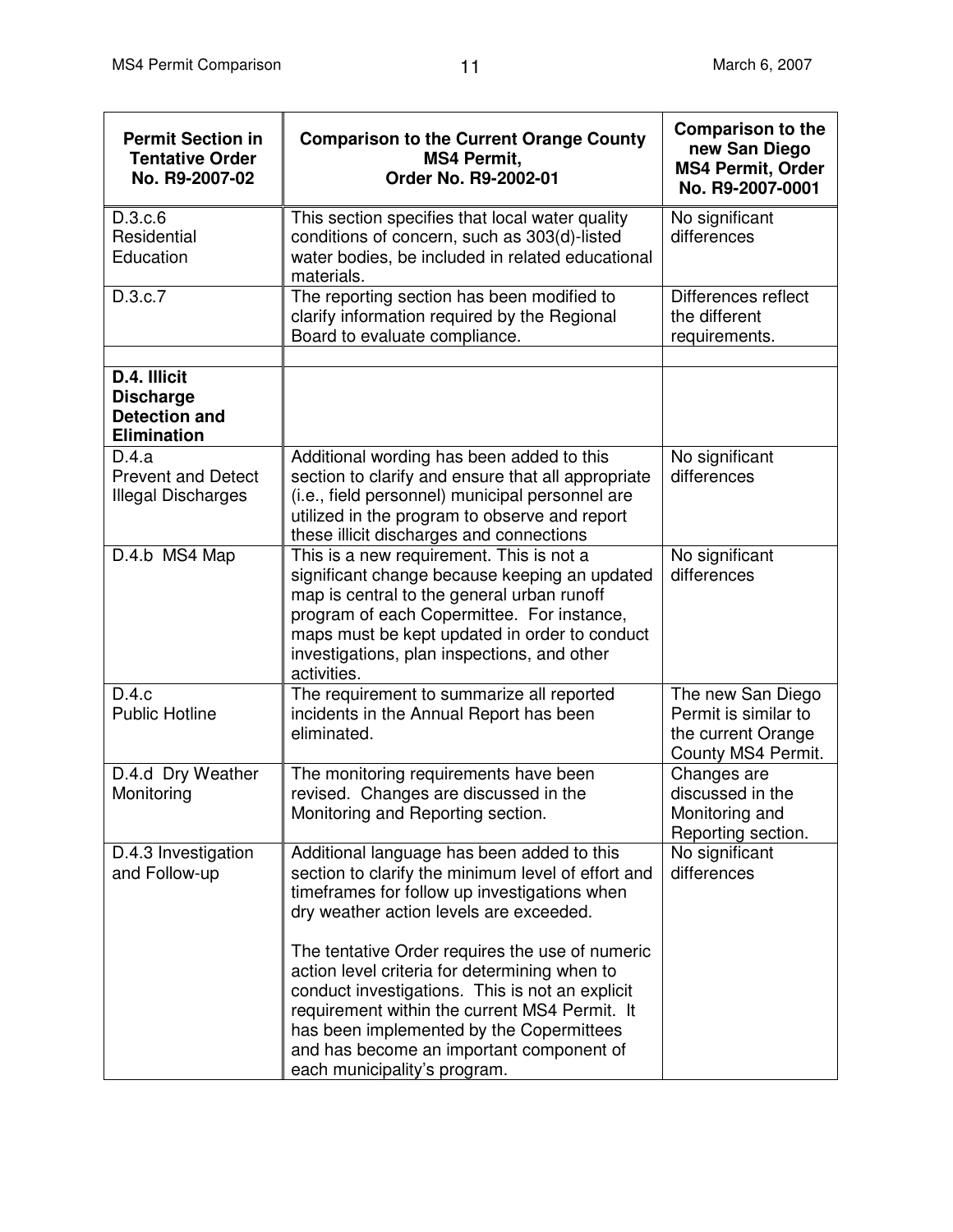| <b>Permit Section in</b><br><b>Tentative Order</b><br>No. R9-2007-02        | <b>Comparison to the Current Orange County</b><br><b>MS4 Permit,</b><br>Order No. R9-2002-01                                                                                                                                                                                                                  | <b>Comparison to the</b><br>new San Diego<br><b>MS4 Permit, Order</b><br>No. R9-2007-0001                                                                                   |
|-----------------------------------------------------------------------------|---------------------------------------------------------------------------------------------------------------------------------------------------------------------------------------------------------------------------------------------------------------------------------------------------------------|-----------------------------------------------------------------------------------------------------------------------------------------------------------------------------|
| D.4.f.<br><b>Elimination Of Illicit</b><br>Discharges And<br>Connections    | The language in this section has been revised<br>to more accurately reflect the ability of the<br>Copermittees to eliminate illicit discharges and<br>connections.                                                                                                                                            | No significant<br>differences                                                                                                                                               |
| D.4.g.<br><b>Enforce Ordinances</b>                                         | No significant changes                                                                                                                                                                                                                                                                                        | No significant<br>differences                                                                                                                                               |
| D.4.h. Spill<br>Prevention and<br>Response                                  | No significant changes                                                                                                                                                                                                                                                                                        | No significant<br>differences                                                                                                                                               |
| D.4.i Education                                                             | No significant changes                                                                                                                                                                                                                                                                                        | No significant<br>differences                                                                                                                                               |
| D.4.i<br><b>Annual Reporting</b>                                            | The reporting section has been modified to<br>clarify information required by the Regional<br>Board to evaluate compliance. The tentative<br>reporting requirements focus on a<br>demonstration that each Permittee is<br>appropriately managing the construction<br>component in response on local findings. | Differences reflect<br>the different<br>requirements. The<br>new San Diego<br>Permit reporting<br>requirements<br>include more focus<br>on confirming Permit<br>compliance. |
| D.5. Public<br><b>Participation</b><br>Component                            | No significant changes                                                                                                                                                                                                                                                                                        | No significant<br>differences                                                                                                                                               |
| E. Watershed<br><b>Urban Runoff</b><br><b>Management</b><br>Program (WURMP) | Several modifications have been made to this<br>section as described below.                                                                                                                                                                                                                                   |                                                                                                                                                                             |
| E.3.1.a<br><b>Lead Watershed</b><br>Permittee                               | The tentative Order designates one<br>Copermittee as the Lead Watershed Permittee.<br>The designations are consistent with<br>established roles for each existing WURMP.                                                                                                                                      | No significant<br>differences                                                                                                                                               |
| E.3.1.b<br><b>Watershed Map</b>                                             | The tentative Order no longer requires mapping<br>of inventoried construction sites.                                                                                                                                                                                                                          | No significant<br>differences                                                                                                                                               |
| E.3.1.c.<br><b>Annual Water Quality</b><br>Assessment                       | This is not a significant change. An<br>assessment was implicit in the current MS4<br>Permit's requirement to prioritize water quality<br>problems.                                                                                                                                                           | No significant<br>differences                                                                                                                                               |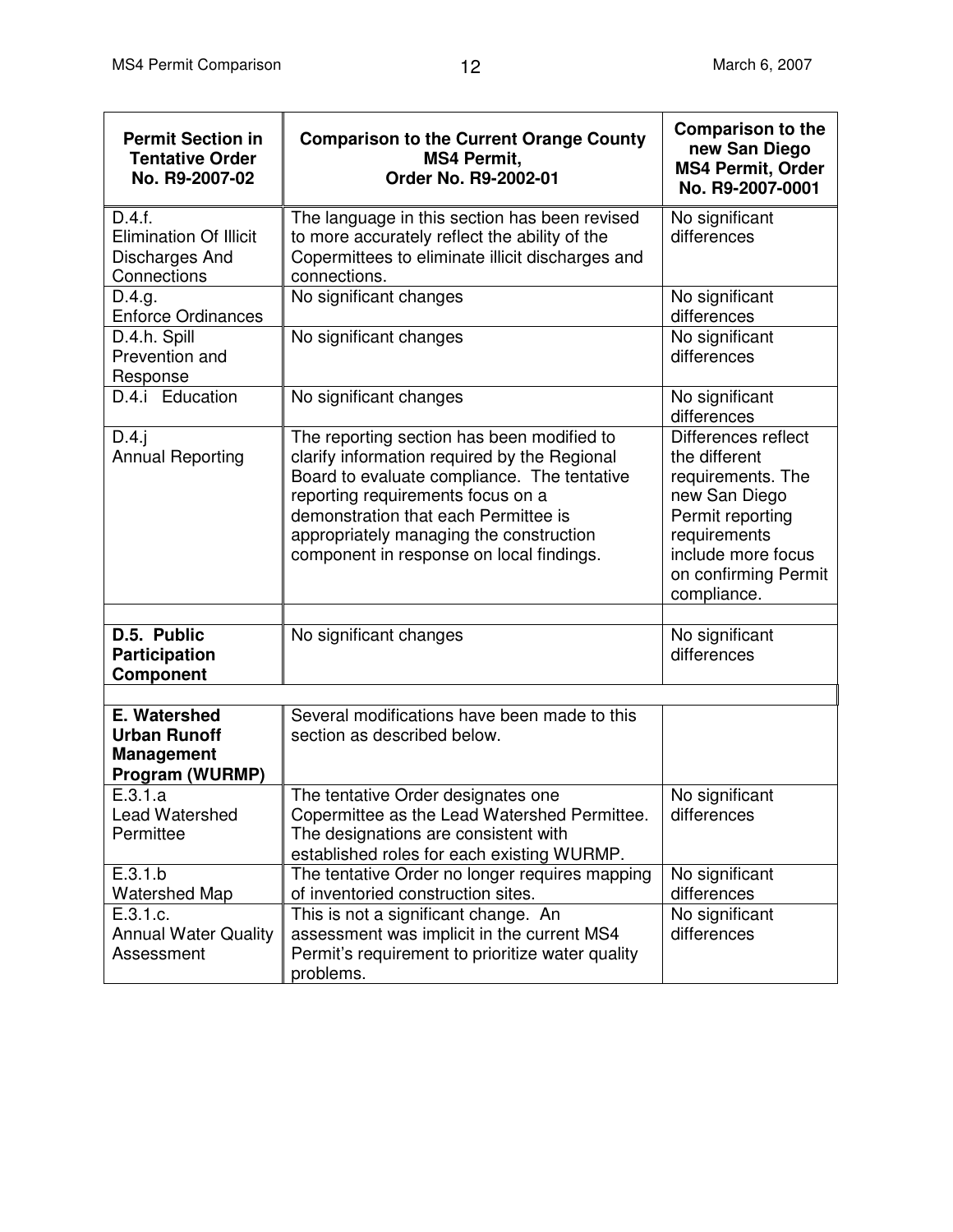| <b>Permit Section in</b><br><b>Tentative Order</b><br>No. R9-2007-02 | <b>Comparison to the Current Orange County</b><br><b>MS4 Permit.</b><br>Order No. R9-2002-01                                                                                                                                                                                                                                                                                                                      | <b>Comparison to the</b><br>new San Diego<br><b>MS4 Permit, Order</b><br>No. R9-2007-0001                                                                                                      |
|----------------------------------------------------------------------|-------------------------------------------------------------------------------------------------------------------------------------------------------------------------------------------------------------------------------------------------------------------------------------------------------------------------------------------------------------------------------------------------------------------|------------------------------------------------------------------------------------------------------------------------------------------------------------------------------------------------|
| E.3.1.d<br><b>Watershed Strategy</b>                                 | This section clarifies the Regional Board's<br>expectations of the process to be used by<br>municipalities to develop lists of recommended<br>activities. The current MS4 Permit does not<br>establish criteria or a process to be used, other<br>than assessing water quality and sources of<br>pollution, in order to develop implementation<br>strategies.<br>This section also describes the role of the lead | The new San Diego<br>Permit does not<br>include a process for<br>evaluation and<br>selection of BMPs.                                                                                          |
|                                                                      | watershed Permittee in collating and<br>documenting the watershed strategy.                                                                                                                                                                                                                                                                                                                                       |                                                                                                                                                                                                |
| E.3.1.e<br><b>BMP</b> Implementation                                 | The tentative Order requires a minimum<br>number of watershed program activities to<br>occur in each year. The current MS4 Permit<br>allows the Watershed Copermittees to develop<br>implementation time schedules for activities<br>conducted during the permit term.                                                                                                                                            | No significant<br>differences. These<br>requirements are<br>located in the<br>"Watershed<br>Activities" section in<br>The new San Diego<br>Permit.                                             |
| E.3.1.f<br>Information<br>Exchange                                   | This section adds requirements for watershed<br>Permittee collaboration, including regular<br>meetings.                                                                                                                                                                                                                                                                                                           | No significant<br>differences                                                                                                                                                                  |
|                                                                      | This section requires the Lead Watershed<br>Permittee to make certain information available<br>to the public.                                                                                                                                                                                                                                                                                                     |                                                                                                                                                                                                |
| E.3.1.g<br><b>WURMP Updates</b>                                      | No significant changes                                                                                                                                                                                                                                                                                                                                                                                            | No significant<br>differences                                                                                                                                                                  |
| E.3.1.h<br>Watershed-Based<br>Land-Use Planning                      | No significant changes                                                                                                                                                                                                                                                                                                                                                                                            | No significant<br>differences                                                                                                                                                                  |
| E.2 Reporting                                                        | The reporting section has been modified to<br>clarify information required by the Regional<br>Board to evaluate compliance of the programs<br>with the tentative Order. The reporting<br>requirements are structured similar to the<br>existing reporting requirements for the Aliso<br>Creek watershed Copermittees.                                                                                             | The new San Diego<br>Permit includes<br>reporting on TMDL <sup>3</sup><br>implementation. It<br>also requires that<br>more specific details<br>be reported<br>regarding BMP<br>implementation. |

 $3$  TMDL = Total Daily Maximum Load. A TMDL is a quantitative assessment of water quality problems, contributing sources, and load reductions or control actions needed to restore and protect bodies of water. As of February 9, 2007, no TMDLs have been adopted in the Orange County area of the San Diego Regional Board.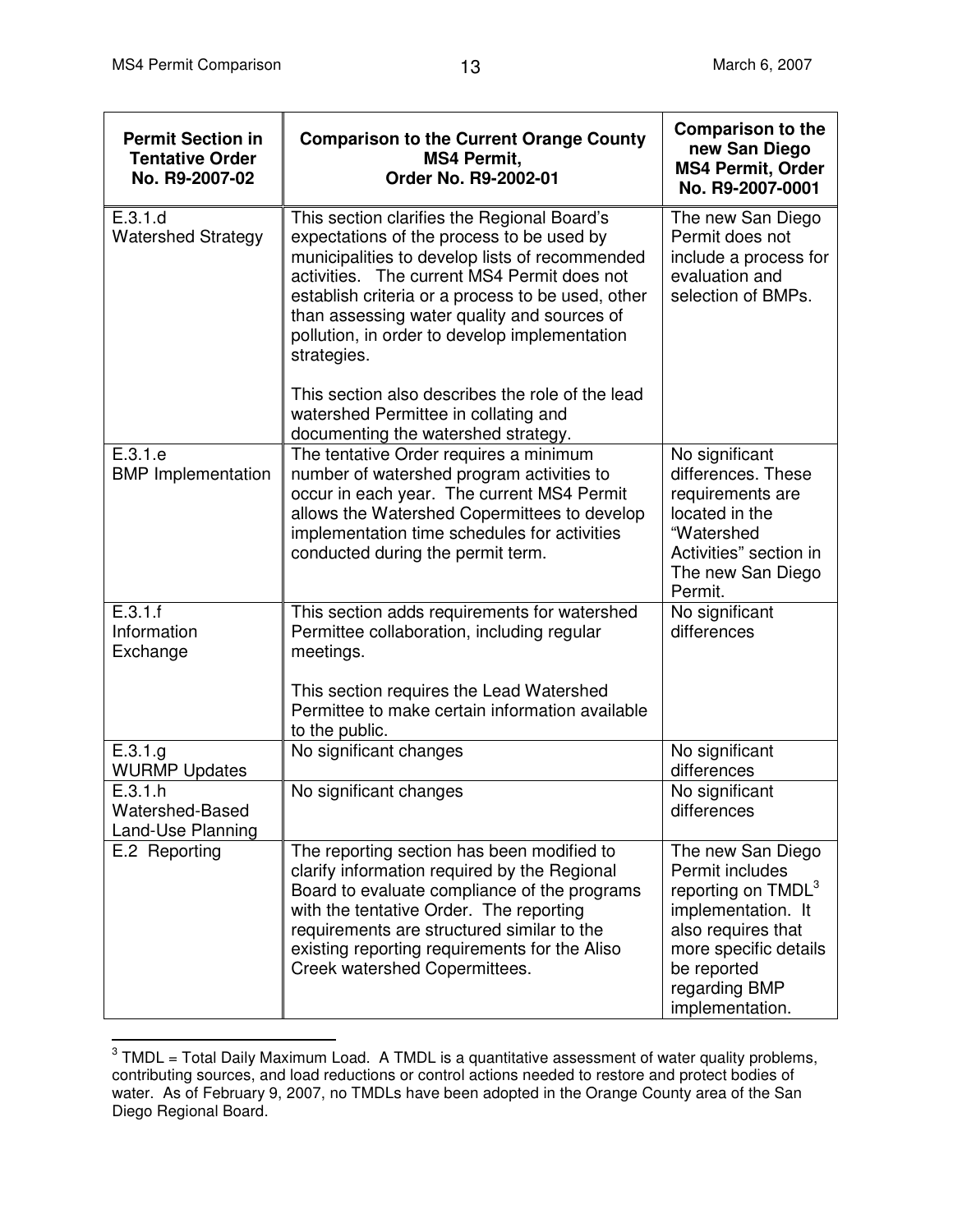| <b>Permit Section in</b><br><b>Tentative Order</b><br>No. R9-2007-02 | <b>Comparison to the Current Orange County</b><br><b>MS4 Permit,</b><br>Order No. R9-2002-01                                                                                                                                                                                                                                  | <b>Comparison to the</b><br>new San Diego<br><b>MS4 Permit, Order</b><br>No. R9-2007-0001                                                                                                                                                                                                           |
|----------------------------------------------------------------------|-------------------------------------------------------------------------------------------------------------------------------------------------------------------------------------------------------------------------------------------------------------------------------------------------------------------------------|-----------------------------------------------------------------------------------------------------------------------------------------------------------------------------------------------------------------------------------------------------------------------------------------------------|
| E.3<br><b>Aliso Creek</b><br><b>Watershed URMP</b><br>Provisions:    | This section in the tentative Order incorporates<br>requirements of an Investigative Order issued<br>by the Regional Board on October 18, 2005 to<br>the Copermittees in the Aliso Creek watershed.<br>This section only applies to those<br>Copermittees.                                                                    | Not applicable                                                                                                                                                                                                                                                                                      |
|                                                                      |                                                                                                                                                                                                                                                                                                                               |                                                                                                                                                                                                                                                                                                     |
| <b>F. Fiscal Analysis</b>                                            | This section has been expanded in order to<br>develop more useful and meaningful fiscal<br>reporting.                                                                                                                                                                                                                         | The new San Diego<br>Permit requires the<br>Copermittees to<br>collectively develop<br>a standardized<br>method and format<br>for annually<br>conducting and<br>reporting fiscal<br>analyses of their<br>urban runoff<br>management<br>programs. It lists<br>some requirements<br>for that process. |
| F.1. Secure<br>Resources                                             | No significant change                                                                                                                                                                                                                                                                                                         | No significant<br>differences                                                                                                                                                                                                                                                                       |
| F.2.<br><b>Annual Fiscal</b><br>Analysis                             | The tentative Order requires the fiscal analysis<br>to include a quantitative or qualitative<br>description of the fiscal benefits realized from<br>program implementation.<br>The tentative Order also requires the analysis<br>to include a narrative discussion for annual line-<br>item changes of 25 percent or greater. | The new San Diego<br>Permit does not<br>include the fiscal<br>benefits or 25<br>percent criteria.                                                                                                                                                                                                   |
| F.3. Business Plan                                                   | This is a new permit section.                                                                                                                                                                                                                                                                                                 | The new San Diego<br>Permit does not<br>require a business<br>plan.                                                                                                                                                                                                                                 |
| F.4 Annual Reporting                                                 | No significant change.                                                                                                                                                                                                                                                                                                        | No significant<br>differences                                                                                                                                                                                                                                                                       |
|                                                                      |                                                                                                                                                                                                                                                                                                                               |                                                                                                                                                                                                                                                                                                     |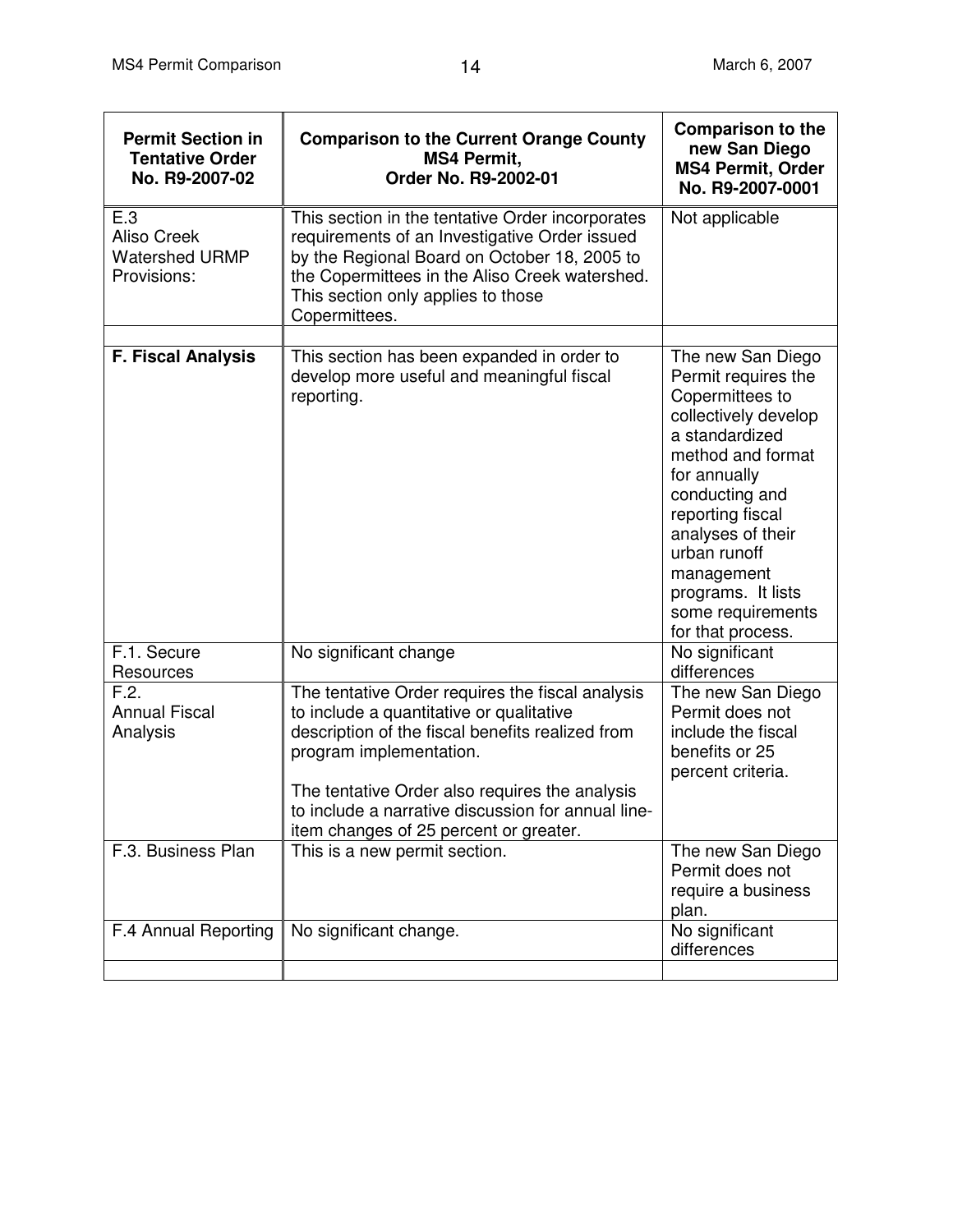| <b>Permit Section in</b><br><b>Tentative Order</b><br>No. R9-2007-02 | <b>Comparison to the Current Orange County</b><br><b>MS4 Permit,</b><br>Order No. R9-2002-01                                                                                                                                                                                                                                                                                          | <b>Comparison to the</b><br>new San Diego<br><b>MS4 Permit, Order</b><br>No. R9-2007-0001                                                             |
|----------------------------------------------------------------------|---------------------------------------------------------------------------------------------------------------------------------------------------------------------------------------------------------------------------------------------------------------------------------------------------------------------------------------------------------------------------------------|-------------------------------------------------------------------------------------------------------------------------------------------------------|
| G. Program<br><b>Effectiveness</b><br>Assessment                     | This section has been expanded in response to<br>suggested modifications from the Copermittees<br>and the California Stormwater Quality<br>Association (CASQA). The current MS4 Permit<br>requires development of a strategy for<br>determining long-term effectiveness of each<br>JURMP and annual assessments of the<br>effectiveness of each JURMP.<br>Changes are outlined below. | The new San Diego<br>Permit also includes<br>requirements based<br>on the CASQA<br>quidance and<br>suggestions from<br>the San Diego<br>Copermittees. |
| G.1.a<br>Assessment<br>Objectives                                    | This section specifies that objectives must be<br>determined for impaired waters and ESAs.<br>These criteria are not specified in the current<br>MS4 Permit.                                                                                                                                                                                                                          | The new San Diego<br>Permit does not<br>require specific<br>objectives for<br>impaired waters or<br>ESAs.                                             |
| G.1.b Assessment<br>Review and Program<br>Modifications              | The tentative Order specifies that BMPs found<br>to be ineffective by the annual assessment<br>must be replaced or improved.                                                                                                                                                                                                                                                          | No significant<br>differences.                                                                                                                        |
| G.2. Effectiveness<br>Assessment<br>Reporting                        | The reporting section has been modified to<br>clarify information required by the Regional<br>Board to evaluate compliance.                                                                                                                                                                                                                                                           | The new San Diego<br>Permit does not<br>specify a focus on<br>impaired waters or<br>ESA <sub>s</sub> .                                                |
| H. Reporting                                                         | The reporting section has been modified to<br>clarify information required by the Regional<br>Board to evaluate compliance.                                                                                                                                                                                                                                                           | The new San Diego<br>Permit requires<br>reports on Regional<br><b>Urban Runoff</b><br>Management<br>Programs.                                         |
| I. Modification of<br><b>Programs</b>                                | This is a new section to clarify the processes<br>for minor and major program changes.                                                                                                                                                                                                                                                                                                | No significant<br>differences                                                                                                                         |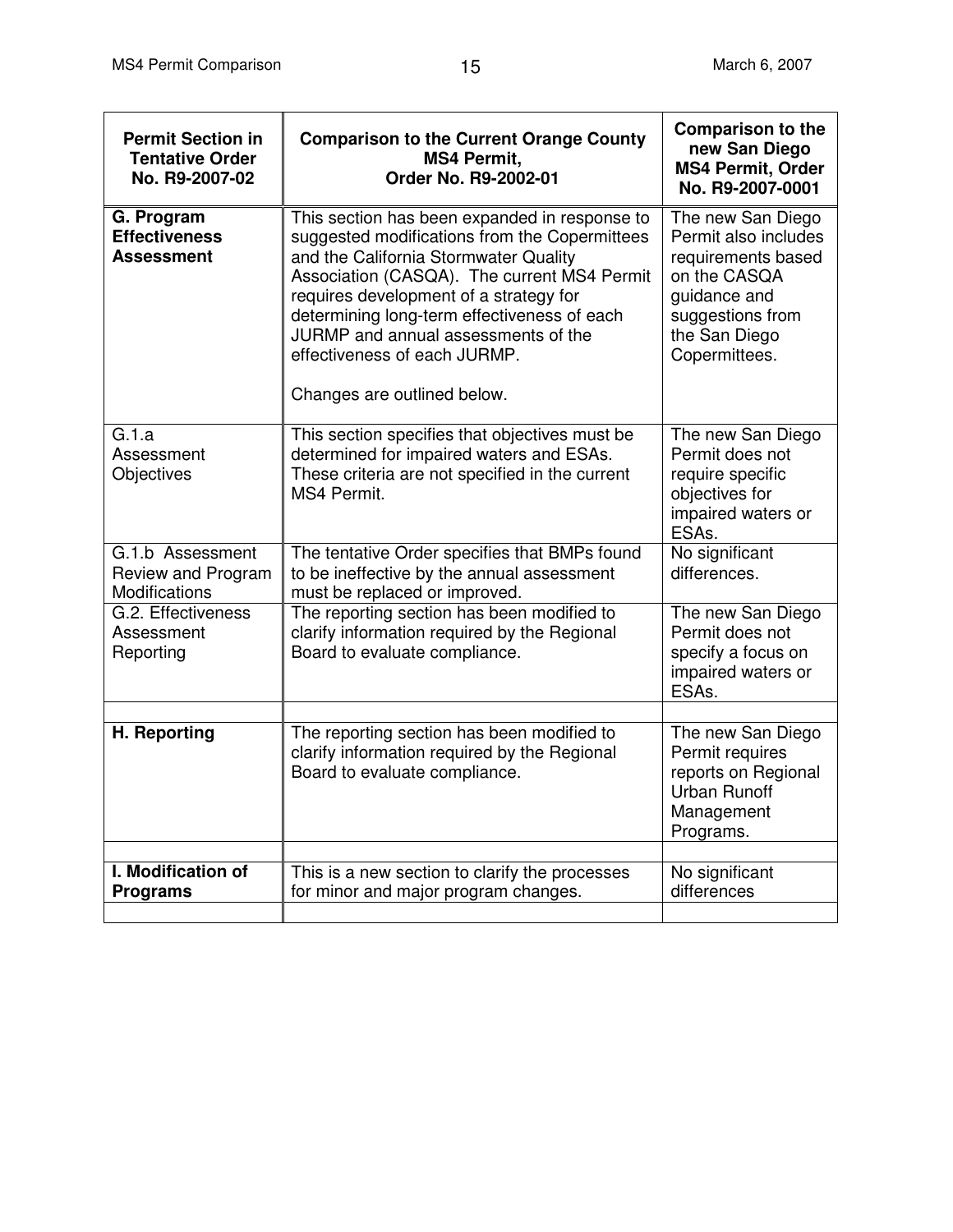| <b>Permit Section in</b><br><b>Tentative Order</b><br>No. R9-2007-02 | <b>Comparison to the Current Orange County</b><br><b>MS4 Permit,</b><br>Order No. R9-2002-01 | <b>Comparison to the</b><br>new San Diego<br><b>MS4 Permit, Order</b><br>No. R9-2007-0001                                                                                                                                                                                    |
|----------------------------------------------------------------------|----------------------------------------------------------------------------------------------|------------------------------------------------------------------------------------------------------------------------------------------------------------------------------------------------------------------------------------------------------------------------------|
| J. Principal<br><b>Permittee</b><br><b>Responsibilities</b>          | No significant changes                                                                       | The new San Diego<br>Permit includes<br>responsibilities for<br>documenting a<br>mechanism for<br>Copermittee<br>collaboration and for<br>coordinating joint<br>development by all<br>of the Copermittees<br>of standardized<br>formats for all<br>documents and<br>reports. |
|                                                                      |                                                                                              |                                                                                                                                                                                                                                                                              |
| <b>All Copermittee</b><br>Collaboration                              | This section has been removed from the<br>tentative Order.                                   | The new San Diego<br>Permit includes an<br>"All Copermittee<br>Collaboration"<br>section that is<br>similar to the current<br><b>Orange County MS4</b><br>Permit.                                                                                                            |
|                                                                      |                                                                                              |                                                                                                                                                                                                                                                                              |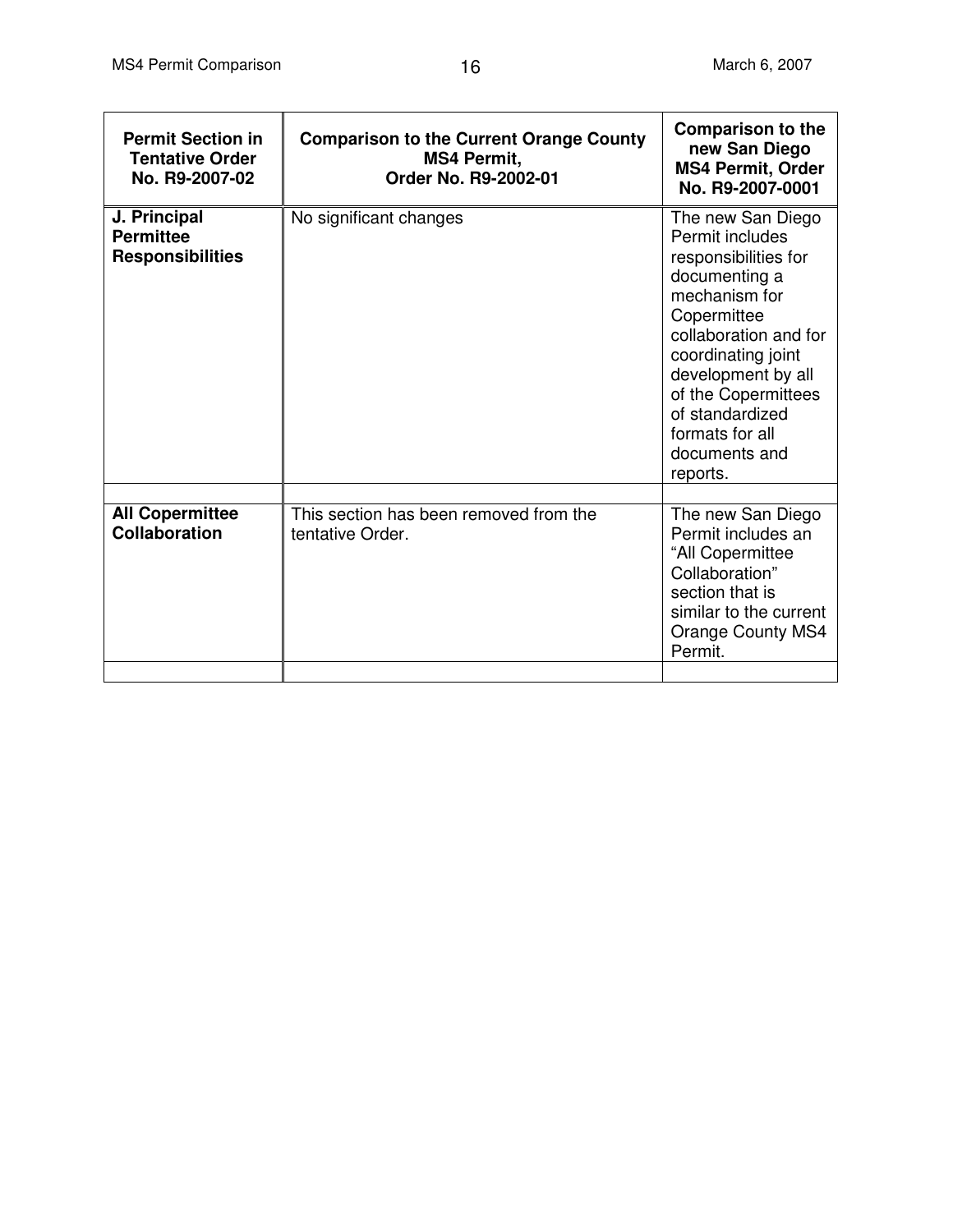| <b>Permit Section in</b><br><b>Tentative Order</b><br>No. R9-2007-02        | <b>Comparison to the Current Orange County</b><br><b>MS4 Permit,</b><br>Order No. R9-2002-01                                                                                                                                                                                                                                                                                                                                                                                                                                                                                                                                                                                                                                                                                                                                                                                                                                                                                                                                                                                                                                                                                                        | <b>Comparison to the</b><br>new San Diego<br><b>MS4 Permit, Order</b><br>No. R9-2007-0001                                                 |
|-----------------------------------------------------------------------------|-----------------------------------------------------------------------------------------------------------------------------------------------------------------------------------------------------------------------------------------------------------------------------------------------------------------------------------------------------------------------------------------------------------------------------------------------------------------------------------------------------------------------------------------------------------------------------------------------------------------------------------------------------------------------------------------------------------------------------------------------------------------------------------------------------------------------------------------------------------------------------------------------------------------------------------------------------------------------------------------------------------------------------------------------------------------------------------------------------------------------------------------------------------------------------------------------------|-------------------------------------------------------------------------------------------------------------------------------------------|
| <b>Receiving Waters</b><br>and Urban Runoff<br><b>Monitoring</b><br>Program | Changes have been made to the monitoring<br>and reporting program in response to current<br>water quality and urban runoff conditions.<br>General modifications include:<br>1. The current MS4 Permit establishes the<br>types of monitoring stations (a.k.a program<br>components) to be included in the monitoring<br>program, while allowing the Copermittees to<br>develop most of the details of the program.<br>The new monitoring requirements provide<br>additional detail to include in the program for<br>each of the types of monitoring stations.<br>2. One new type of monitoring station is<br>included: High Priority Inland Aquatic Habitat.<br>This program component will provide better<br>assessments of the effect of urban runoff to<br>environmentally-sensitive inland waters.<br>3. The dry-weather monitoring program<br>component has been moved into this section.<br>4. Some constituents have been eliminated and<br>others added to certain types of monitoring<br>stations.<br>5. Monitoring requirements of an existing<br>Investigative Order regarding indicator bacteria<br>in the Aliso Creek watershed have been<br>incorporated into the monitoring program. | The new San Diego<br>Permit monitoring<br>requirements reflect<br>the conditions of<br>waters and urban<br>runoff in San Diego<br>County. |
|                                                                             |                                                                                                                                                                                                                                                                                                                                                                                                                                                                                                                                                                                                                                                                                                                                                                                                                                                                                                                                                                                                                                                                                                                                                                                                     |                                                                                                                                           |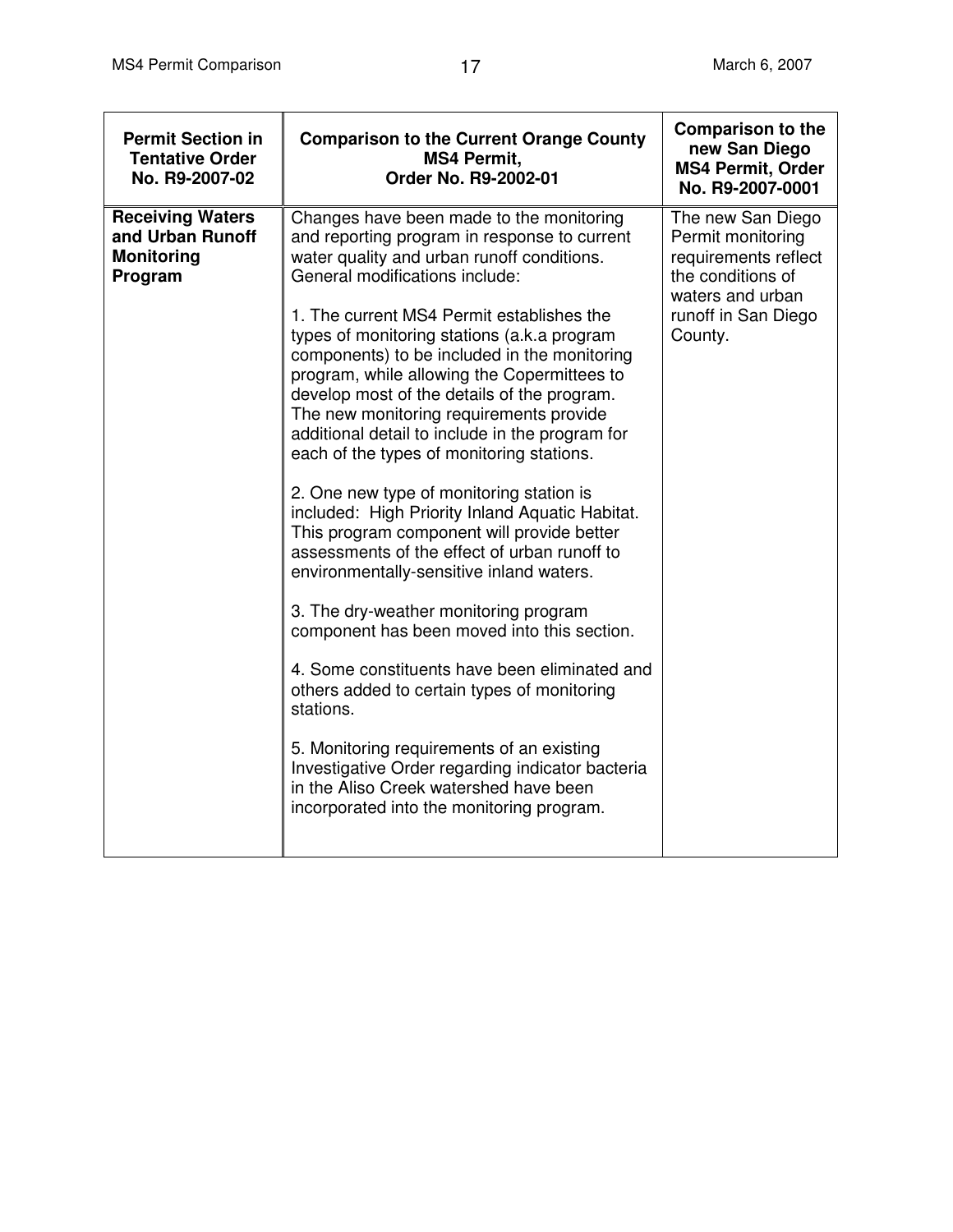| <b>Permit Section in</b><br><b>Tentative Order</b><br>No. R9-2007-02 | <b>Comparison to the Current Orange County</b><br><b>MS4 Permit.</b><br>Order No. R9-2002-01                                                                                                                                                                                                                                                                                                                                                                                                                                                                                                                                                                                                                                                                                                                                                             | <b>Comparison to the</b><br>new San Diego<br><b>MS4 Permit, Order</b><br>No. R9-2007-0001                                                                                                                                                                          |
|----------------------------------------------------------------------|----------------------------------------------------------------------------------------------------------------------------------------------------------------------------------------------------------------------------------------------------------------------------------------------------------------------------------------------------------------------------------------------------------------------------------------------------------------------------------------------------------------------------------------------------------------------------------------------------------------------------------------------------------------------------------------------------------------------------------------------------------------------------------------------------------------------------------------------------------|--------------------------------------------------------------------------------------------------------------------------------------------------------------------------------------------------------------------------------------------------------------------|
| I. Purpose                                                           | The purpose of the monitoring and reporting<br>program has been further clarified to meet the<br>intent of the tentative Order. In addition, the<br>objectives of the program have been structured<br>around the Southern California Stormwater<br>Monitoring Coalition's Model Monitoring<br>Technical Committee in its August 2004 "Model<br>Monitoring Program for Municipal Separate<br>Storm Sewer Systems in Southern California."<br>This guidance document was developed in<br>response to Senate Bill 72 (Kuehl), which<br>addressed the standardization of sampling and<br>analysis protocols in municipal stormwater<br>monitoring programs.                                                                                                                                                                                                  | No significant<br>differences                                                                                                                                                                                                                                      |
| II.A.1<br>Mass Loading<br><b>Stations</b>                            | The frequency of mass loading station<br>monitoring has been modified to include two<br>wet and two dry weather events. Currently<br>three wet events have been targeted by the<br>Copermittees.<br>Constituents to be included in mass loading<br>monitoring have been specified in Table 1 of<br>the tentative Order. Changes from the current<br>monitoring program include: Adding items<br>required by the federal regulations (e.g.,<br>biological oxygen demand and chemical<br>oxygen demand); adding items of concern<br>based on existing data (e.g., carbamates and<br>pyrethroids); and removing an item that has not<br>been found during the existing program<br>(dimethoate).<br>A subsection for constituents causing existing<br>water quality impairments has been added.<br>Specifically, DDE must be monitored in San<br>Juan Creek. | No significant<br>differences. The<br>new San Diego<br>Permit does not<br>include carbamates<br>and pyrethroids in<br>the mass loading<br>list, but does require<br>a pyrethroid<br>monitoring plan to<br>be developed and<br>implemented in the<br>entire region. |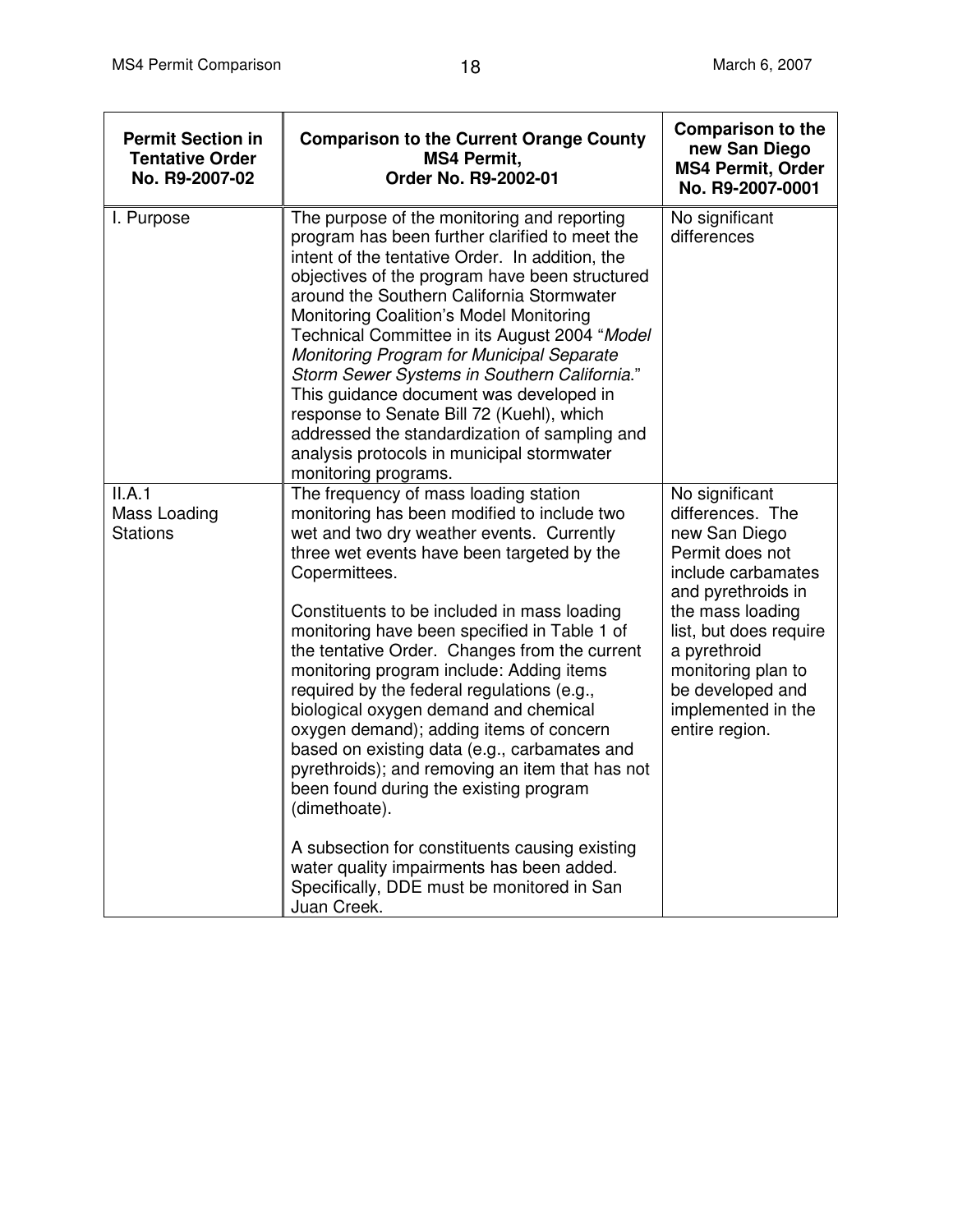| <b>Permit Section in</b><br><b>Tentative Order</b><br>No. R9-2007-02 | <b>Comparison to the Current Orange County</b><br><b>MS4 Permit,</b><br>Order No. R9-2002-01                                                                                                                                                                                                                                        | <b>Comparison to the</b><br>new San Diego<br><b>MS4 Permit, Order</b><br>No. R9-2007-0001                                                          |
|----------------------------------------------------------------------|-------------------------------------------------------------------------------------------------------------------------------------------------------------------------------------------------------------------------------------------------------------------------------------------------------------------------------------|----------------------------------------------------------------------------------------------------------------------------------------------------|
| II.A.2<br><b>Urban Stream</b><br>Bioassessment                       | The tentative Order allows the Copermittees to<br>omit one of the two annual bioassessment<br>monitoring events in order to conduct a special<br>study to further investigate preliminary<br>conclusions from the existing bioassessment<br>monitoring program.                                                                     | The new San Diego<br>Permit does not<br>include a provision<br>for substituting an<br>annual event with a<br>special study.                        |
|                                                                      | This section adds pyrethroids to the aquatic<br>chemistry portion of the bioassessment<br>monitoring component.                                                                                                                                                                                                                     | The new San Diego<br>Permit does not<br>phase in periphyton<br>assessment.                                                                         |
|                                                                      | Periphyton assessment must be added to the<br>bioassessment monitoring program beginning<br>in 2010.                                                                                                                                                                                                                                |                                                                                                                                                    |
| II.A.3.<br>Follow-up Analysis<br>and Actions                         | This section includes a decision matrix for<br>conducting follow-up actions to identify causes<br>of toxicity based on considerations of<br>chemistry, toxicity, and bioassessment. This<br>table is copied from the Copermittees ROWD,<br>and is similar to one developed by the<br>Stormwater Monitoring Coalition (SMC).         | No significant<br>difference. The<br>table used in The<br>new San Diego<br>Permit is slightly<br>modified from the<br>one developed by<br>the SMC. |
| II.A.4.<br><b>Ambient Coastal</b><br><b>Receiving Waters</b>         | This section has been modified to reflect the<br>program implemented by the Copermittees. It<br>allows the Copermittees to continue their<br>existing program, while requiring that the<br>special studies be consistent with the current<br>goals and that stations be located within Areas<br>of Special Biological Significance. | The new San Diego<br>Permit monitoring<br>requirements reflect<br>the conditions of<br>waters and urban<br>runoff in San Diego<br>County.          |
|                                                                      | The section also allows for monitoring<br>conducted in Dana Point Harbor under an<br>Investigative Order to substitute for required<br>Ambient Coastal Receiving Water monitoring in<br>the Harbor.                                                                                                                                 |                                                                                                                                                    |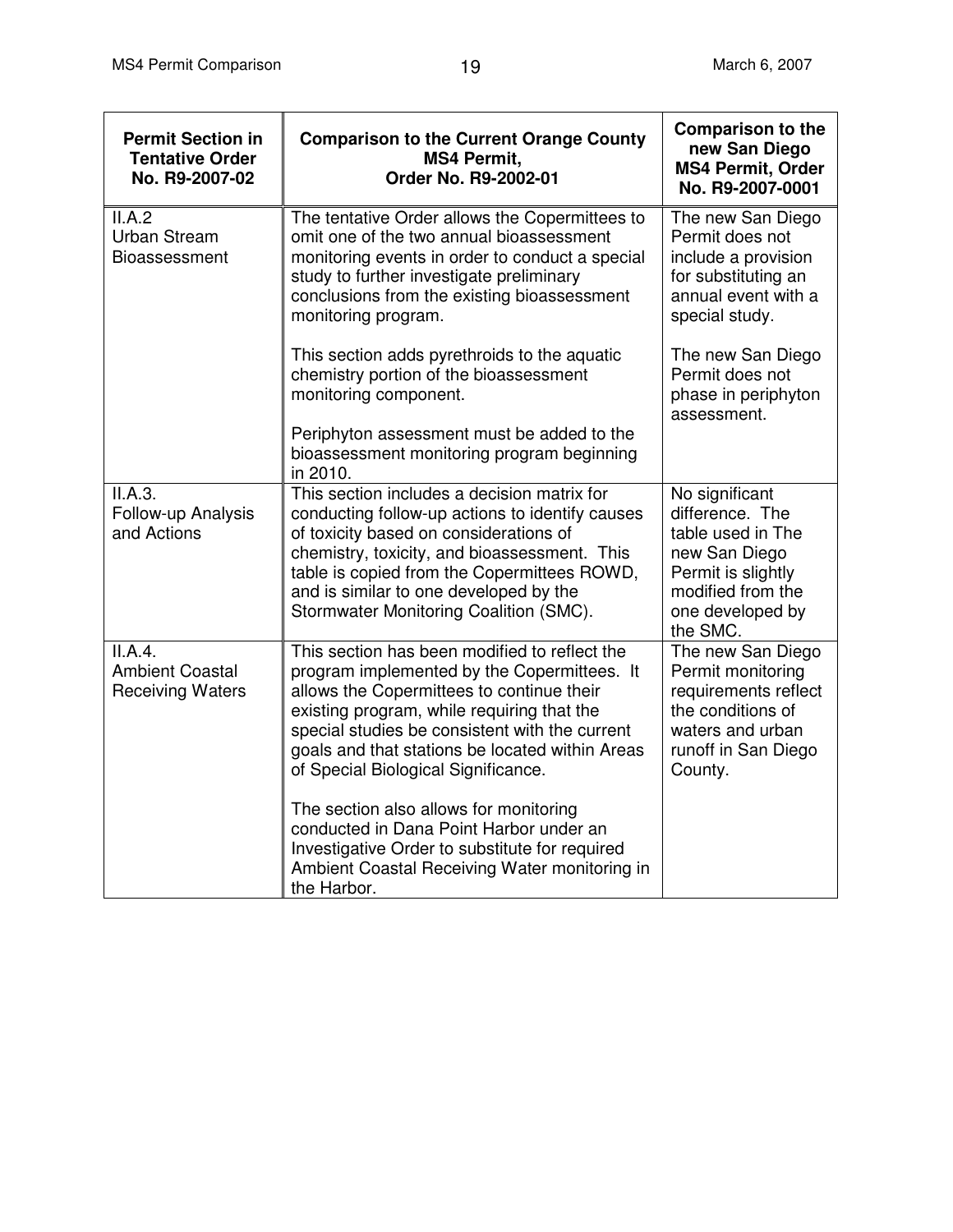| <b>Permit Section in</b><br><b>Tentative Order</b><br>No. R9-2007-02 | <b>Comparison to the Current Orange County</b><br><b>MS4 Permit,</b><br>Order No. R9-2002-01                                                                                                                                                                                                                                                                                                                                         | <b>Comparison to the</b><br>new San Diego<br><b>MS4 Permit, Order</b><br>No. R9-2007-0001                                                 |
|----------------------------------------------------------------------|--------------------------------------------------------------------------------------------------------------------------------------------------------------------------------------------------------------------------------------------------------------------------------------------------------------------------------------------------------------------------------------------------------------------------------------|-------------------------------------------------------------------------------------------------------------------------------------------|
| II.A.5<br><b>Coastal Storm Drain</b><br>Monitoring                   | This section includes some modifications to the<br>Copermittees' coastal storm drain monitoring<br>program as it has been conducted under the<br>current MS4 Permit.<br>This section now requires sampling of a subset<br>of dry-weather urban runoff flows that are<br>diverted to the sanitary sewer. This is<br>important to characterize the quality of urban<br>runoff and effectiveness of BMPs in affected<br>drainage areas. | The new San Diego<br>Permit monitoring<br>requirements reflect<br>the conditions of<br>waters and urban<br>runoff in San Diego<br>County. |
|                                                                      | This section allows the Copermittees to reduce<br>the monitoring effort at storm drains that rarely<br>have elevated levels of bacteria and putting<br>more effort toward intensive investigations of<br>problematic storm drains.                                                                                                                                                                                                   |                                                                                                                                           |
| II.A.6<br><b>High Priority Inland</b><br><b>Aquatic Habitats</b>     | This is a new monitoring component.                                                                                                                                                                                                                                                                                                                                                                                                  | The new San Diego<br>Permit has a similar<br>program component<br>called "Temporary<br>Watershed<br>Assessment<br>Stations."              |
| II.B.1<br><b>MS4 Outfall</b><br>Monitoring                           | Wet weather monitoring of priority pollutants<br>has been added to the MS4 outfall monitoring<br>program.                                                                                                                                                                                                                                                                                                                            | No significant<br>differences                                                                                                             |
| II.B.2 Source<br>Identification<br>Monitoring                        | This tentative requirements specify that an<br>adaptive monitoring program move<br>progressively upstream to identify sources of<br>priority pollutants. The current MS4 Permit<br>allows the Copermittees to develop a<br>monitoring program, including procedures for<br>source-identification monitoring. The change<br>is intended to clarify source-identification<br>expectations.                                             | No significant<br>differences                                                                                                             |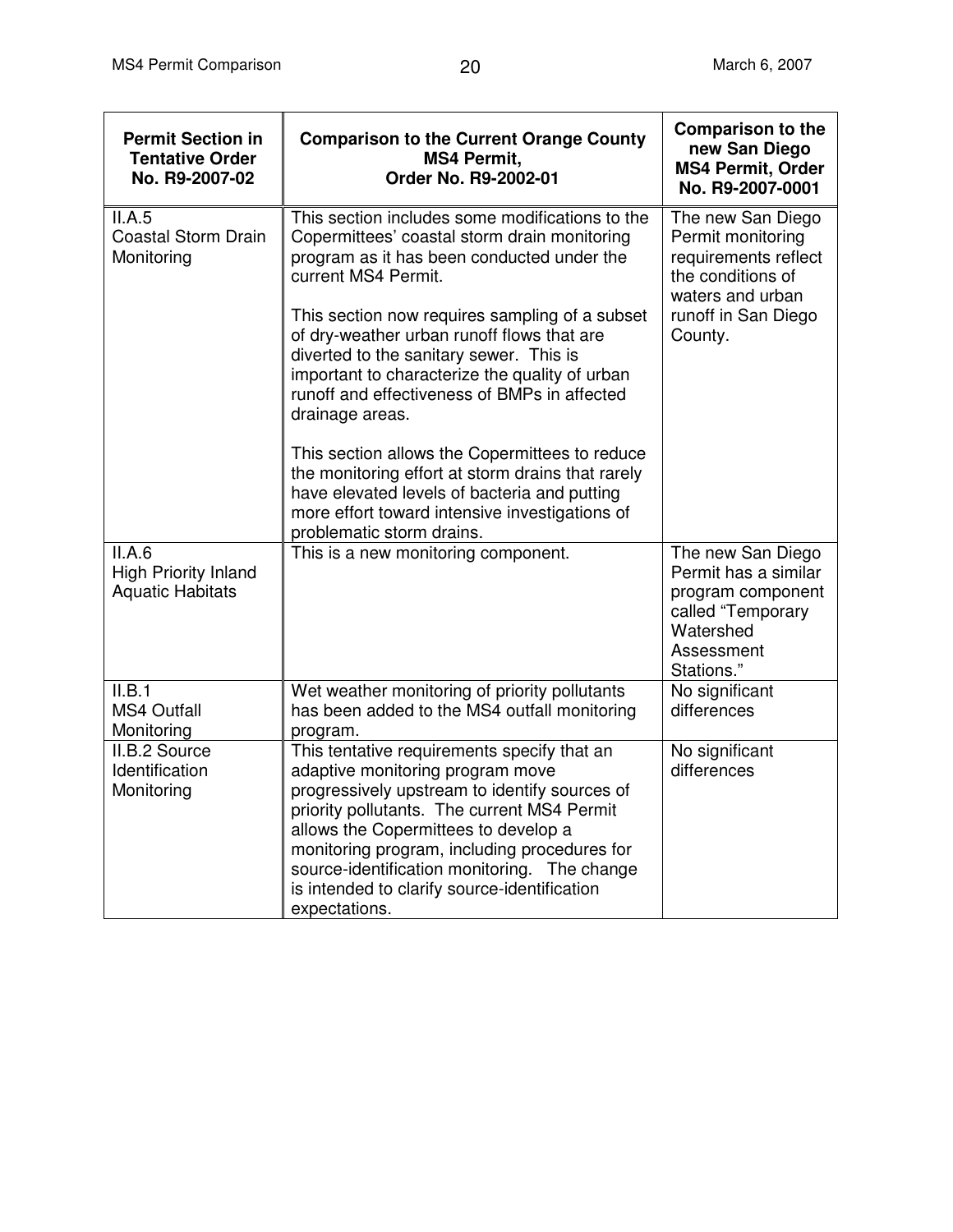| <b>Permit Section in</b><br><b>Tentative Order</b><br>No. R9-2007-02                | <b>Comparison to the Current Orange County</b><br><b>MS4 Permit,</b><br>Order No. R9-2002-01                                                                                                                                                                                                                                       | <b>Comparison to the</b><br>new San Diego<br><b>MS4 Permit, Order</b><br>No. R9-2007-0001                                                             |
|-------------------------------------------------------------------------------------|------------------------------------------------------------------------------------------------------------------------------------------------------------------------------------------------------------------------------------------------------------------------------------------------------------------------------------|-------------------------------------------------------------------------------------------------------------------------------------------------------|
| II.B.3<br>Dry Weather Field<br><b>Screening And</b><br><b>Analytical Monitoring</b> | The dry-weather sampling minimum frequency<br>has been increased from two times to three<br>times. The Copermittees currently collect dry<br>weather samples three to five times.<br>Nickel is added as a dry-weather analytical<br>requirement. Phenol has been eliminated from                                                   | The new San Diego<br>Permit requires that<br>dry-weather<br>monitoring be<br>conducted at least<br>once per year at<br>each station.                  |
|                                                                                     | the current field screening requirements.<br>Analytical laboratory analysis is now required at<br>a minimum of 25 percent of samples. The<br>Copermittees currently conduct laboratory<br>analyses of all samples.                                                                                                                 | The new San Diego<br>Permit does not<br>include nickel in the<br>dry-weather<br>monitoring list.                                                      |
|                                                                                     | The criteria used to conduct follow-up<br>investigations must include evaluation of<br><b>USEPA National Recommended Ambient</b><br>Water Quality Criteria. Currently, the action<br>levels used by the Copermittees use the<br>California Toxics Rule criteria and other<br>benchmarks, but do not include the USEPA<br>criteria. | The new San Diego<br>Permit does not<br>identify criteria to be<br>used in the<br>development of<br>action levels for<br>follow-up<br>investigations. |
|                                                                                     | The Copermittees must assess the presence of<br>trash in receiving waters and storm drains at all<br>dry-weather monitoring stations.                                                                                                                                                                                              |                                                                                                                                                       |
| $II.\overline{C}$<br><b>Special Studies</b>                                         | The current monitoring program for indicator<br>bacteria in the Aliso Creek watershed has been<br>included in this section.                                                                                                                                                                                                        | The new San Diego<br>Permit includes<br>reference to the<br><b>Regional Harbor</b><br><b>Monitoring Program</b><br>in this section.                   |
| II.2.D<br>Monitoring<br>Provisions                                                  | Reference to the State of California's Surface<br>Water Ambient Monitoring Program (SWAMP)<br>has been added.                                                                                                                                                                                                                      | No significant<br>differences                                                                                                                         |